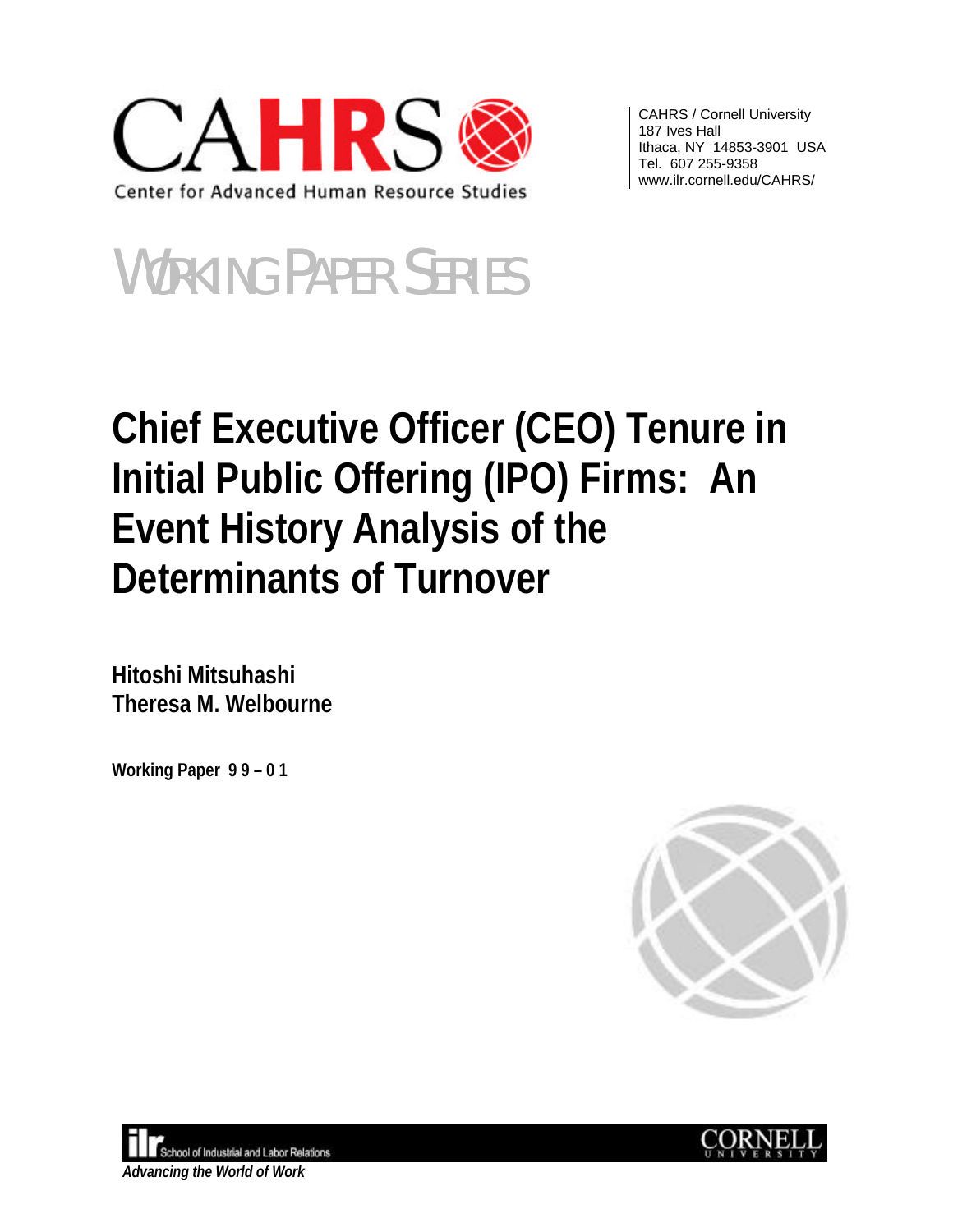### **CHIEF EXECUTIVE OFFICER (CEO) TENURE IN INITIAL PUBLIC OFFERING (IPO) FIRMS: AN EVENT HISTORY ANALYSIS OF THE DETERMINANTS OF TURNOVER**

**Hitoshi Mitsuhashi**

Cornell University 393 Ives Hall Ithaca, NY 14853-3901 (hm18@cornell.edu)

and

**Theresa M. Welbourne**

Cornell University 393 Ives Hall Ithaca, NY 14853-3902 607/255-1139 fax: 607/255-1836 (tw19@cornell.edu)

#### **Working Paper 99-01**

Please submit all correspondence to Theresa Welbourne.

We would like to thank Alice Andrews for her help in working on this project. In addition, this study was partially funded by both the Center for Advanced Human Resource Studies and the Entrepreneurship and Personal Enterprise Program, both at Cornell University.

#### http://www.ilr.cornell.edu/cahrs

This paper has not undergone formal review or approval of the faculty of the ILR School. It is intended to make results of Center research available to others interested in preliminary form to encourage discussion and suggestions.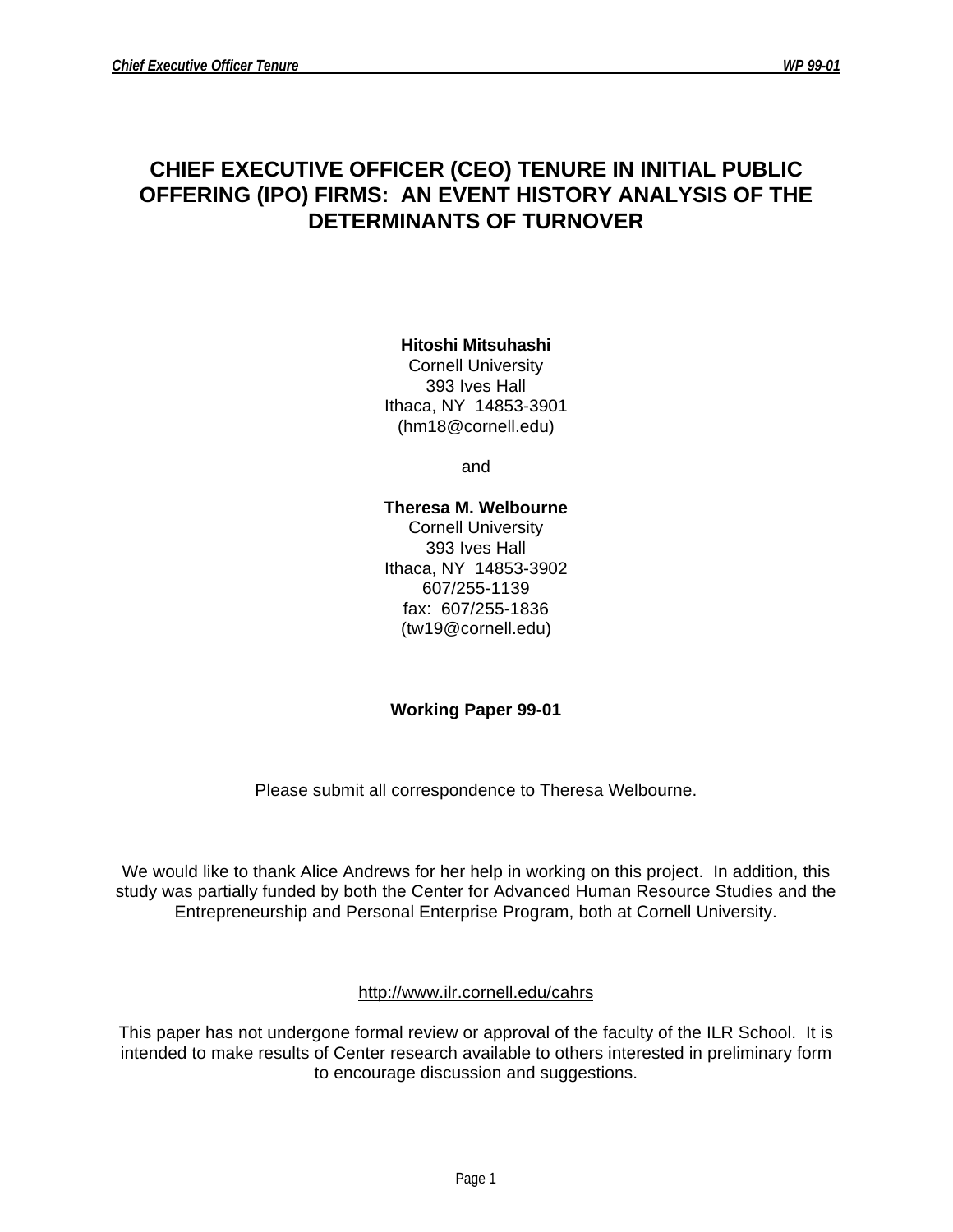#### ABSTRACT

Relying on network theory and power dependence theory, we develop a series of hypotheses that focus on determinants of Chief Executive Officer (CEO) turnover in IPO firms. We studied CEOs who had been with their companies at the IPO with a sample of 120 firms. The results indicate that having outsiders on the board of directors, selling shares at the time of the IPO, and being a part-time CEO all increase the risk of CEO turnover. CEO tenure at the time of the IPO, however, reduces turnover. Contrary to what we expected, being the founder of the company has no effect on CEO turnover.

Keywords: CEOs, Turnover, Event History Analysis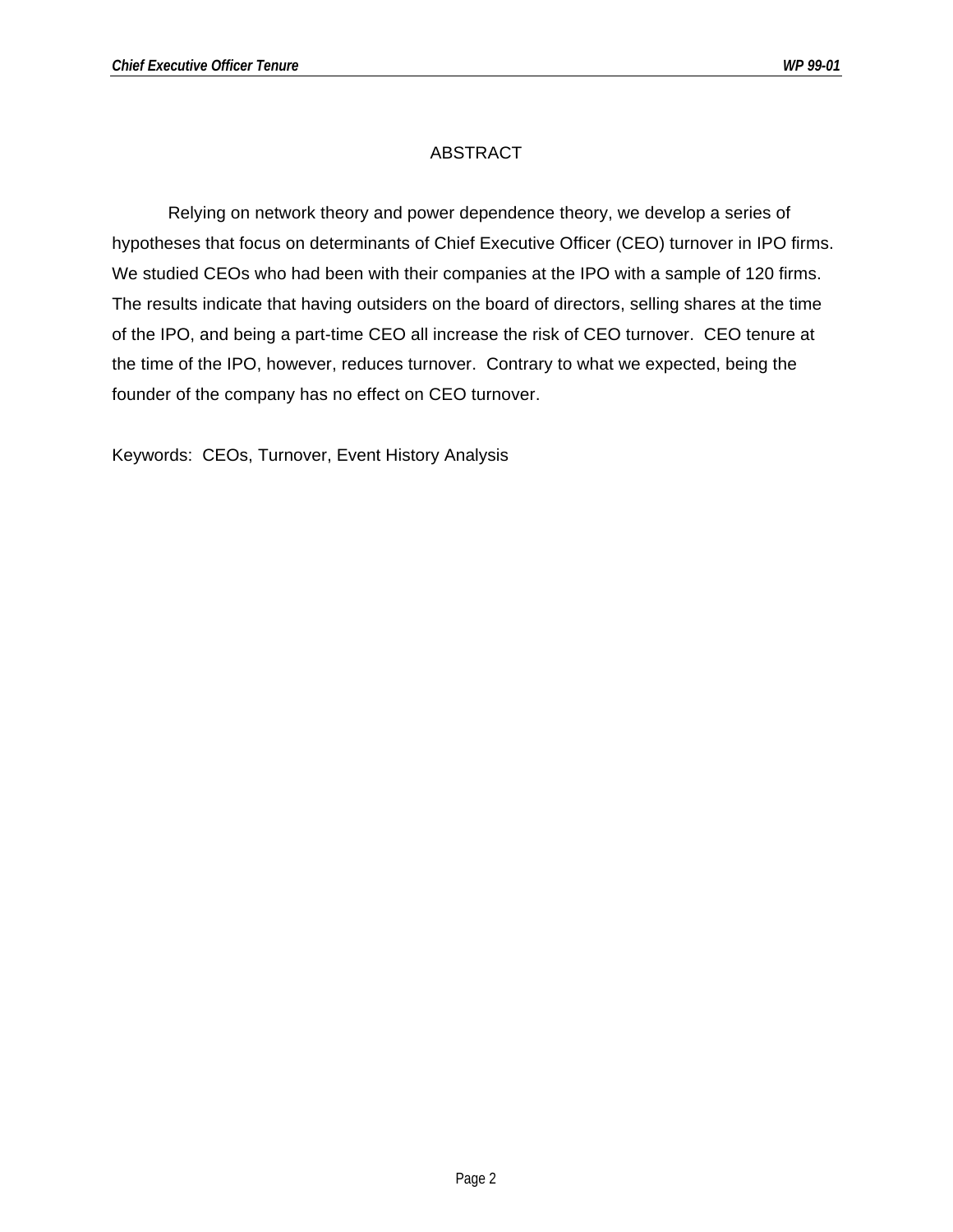A major theoretical concern that entrepreneurship researchers have is that academic research is biased toward large established organizations (Daily & Dalton, 1993; Snell, 1992). Research on organizational leaders is no exception. While it is certain that such studies as Begley and Boyd (1986), Castaldi (1986), Daily and Dalton (1993), and Miller and Toulouse (1986a, 1986b) have contributed to advance our understanding about roles and characteristics of Chief Executive Officers (CEOs) in entrepreneurial firms, it is hard to claim that our knowledge in this research field is sufficient.

Particularly, it seems that little effort has been made to research CEO turnover in initial public offering (IPO) firms. Given the importance of the IPO as a stage in the firm's growth cycle (the IPO results in cash that will finance the organization's future growth), an understanding of leadership at this stage could aid in our knowledge of leadership, entrepreneurship, and firm growth. CEO turnover after the IPO may have significant negative or positive associations with organizational performance (i.e. Carroll, 1984; Haveman, 1993). CEO tenure may also be associated with the firm's ability to adapt to the changing environment (i.e. Pfeffer & Salancik, 1978; Tushman & Romanelli, 1985). However, with some exceptions (i.e. Bruton, Fried, & Hisrich, 1997), few studies have examined the determinants of CEO turnover in entrepreneurial firms (Rubenson & Gupta, 1996).

The role of the CEO may be particularly important in entrepreneurial firms where each individual's contribution is more manifest. In addition, the impact of the CEO may be even higher for IPO firms, which are newly in the public eye, which must make internal changes to manage the new reporting requirements of the Security and Exchange Commission (SEC), and which are now more accountable to the general public. Being at this stage in the firm's growth cycle (the IPO) may accelerate cycles of organizational change and give more importance to CEO turnover. Given the potential criticality of CEO presence in entrepreneurial firms, particularly at the time of the IPO, our study contributes to the entrepreneurship and leadership literatures by examining the determinants of CEO tenure for up to five years after the IPO.

The purpose of this study, therefore, is to predict causes of CEO turnover in IPO firms. Particularly, we focus on CEOs who were in their jobs at the time of the initial public offering (IPO). We use network theory and power dependence theory to construct seven hypotheses. We predict that (1) embeddedness of the firms stabilizes resource inflows and then extends CEO tenure, (2) co-optation enables firms to secure resource inflows but increases CEO turnover, and (3) CEO power reduces the risk of turnover. We use organizational and CEO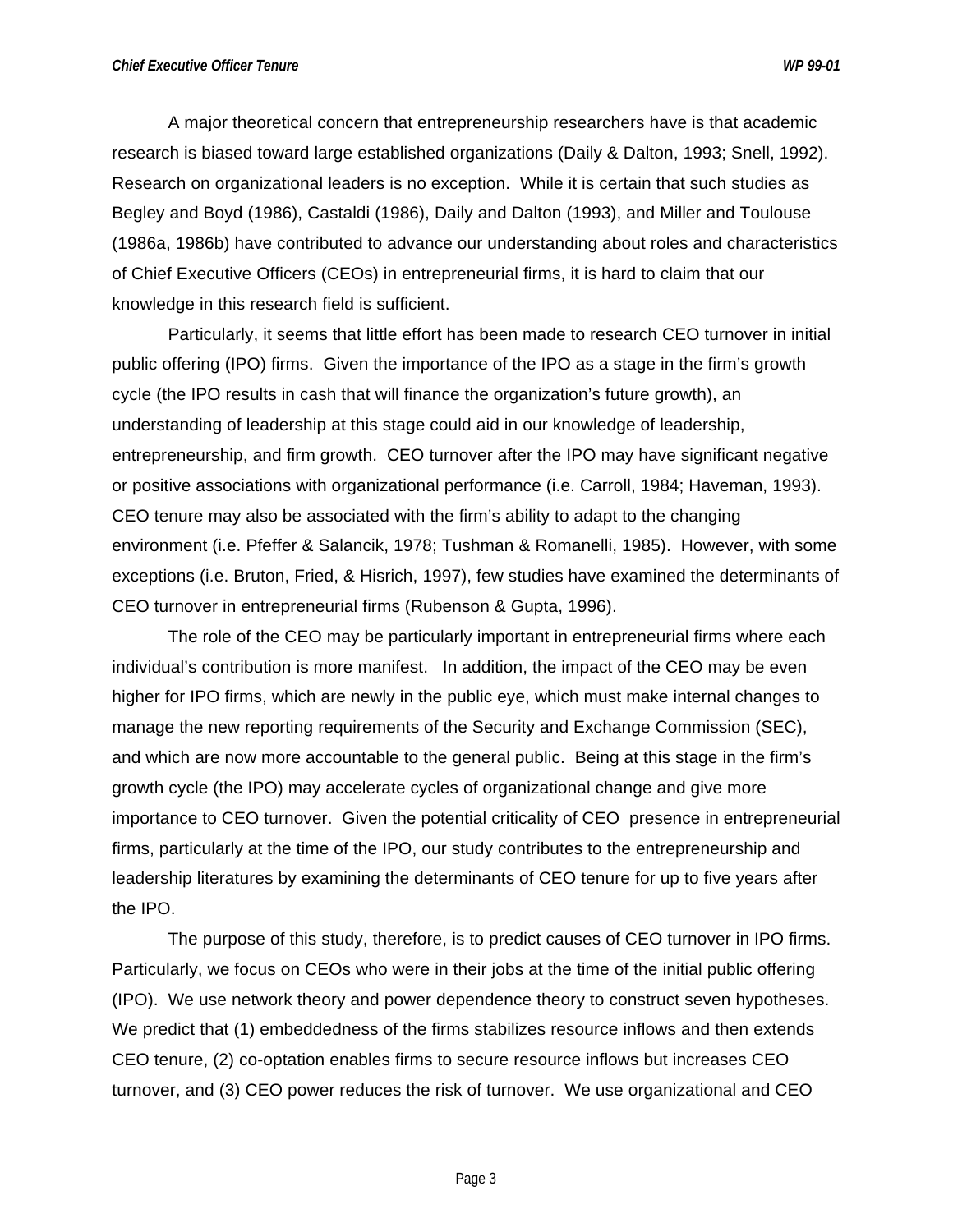data from 120 firms that initiated their IPO in 1988 to test these hypotheses with an event history methodology.

#### THEORY AND HYPOTHESES

We use two interrelated theoretical discourses to develop hypotheses on CEO turnover in IPO firms: network theory and power dependence theory. It should be noted that, because power is considered to be an outcome of relationships (Emerson, 1962), it is not correct to emphasize a clear distinction between these two conceptual approaches. In fact, Davis and Powell (1992) point out the entangled connections between the two theories. However, as will be evident below, in operationalizing CEO power, we did not use relationship variables to measure levels of CEO resource dependence. Instead, we utilized variables that describe contexts and historical paths that should be associated with CEO power.

#### Network Theory

One of the fundamental theses that we use to predict CEO turnover in IPO firms is that ongoing social relationships shape organizational behavior in combination with each organization's characteristics and problems. Network theory presumes that "one's behavior is really explicable without reference to previous and persisting effects of interaction with others and the overall pattern of such interactions in groups" (Granovetter, 1986: 31). Organizational actors are embedded in a network of relationships that restrict and constrain options of and choices of behavior. In a broader theoretical context, the theory provides a counter argument against the rational economic model in that behavior is not an outcome of rational calculations for maximizing self-interests.

Empirical studies have supported this fundamental idea by providing evidence that social linkages and connections indeed shape various aspects of behavior. At the organizational level, for instance, linkages and connections shape evaluations of other organizations (Galaskiewicz & Burt, 1991), adoptions of organizational strategies (i.e. Davis, 1991; Greve, 1995; Haunschild, 1993), and adoptions of organizational structures (i.e. Burns & Wholey, 1993; Palmer, Jennings, & Zhoa, 1993).

Another crucial contribution that network theory has made is that linkages and connections are sources of resources. It is possible to trace the origin of this idea to the cybernetic view of organizations (Emery & Trist, 1965; Terreberry, 1968). The cybernetic view holds that organizations are not self-sufficient and need to interact with other organizations for procuring resources for their survival. Interorganizational linkages, that provide access to resources, help organizations procure necessary resources, cope with environmental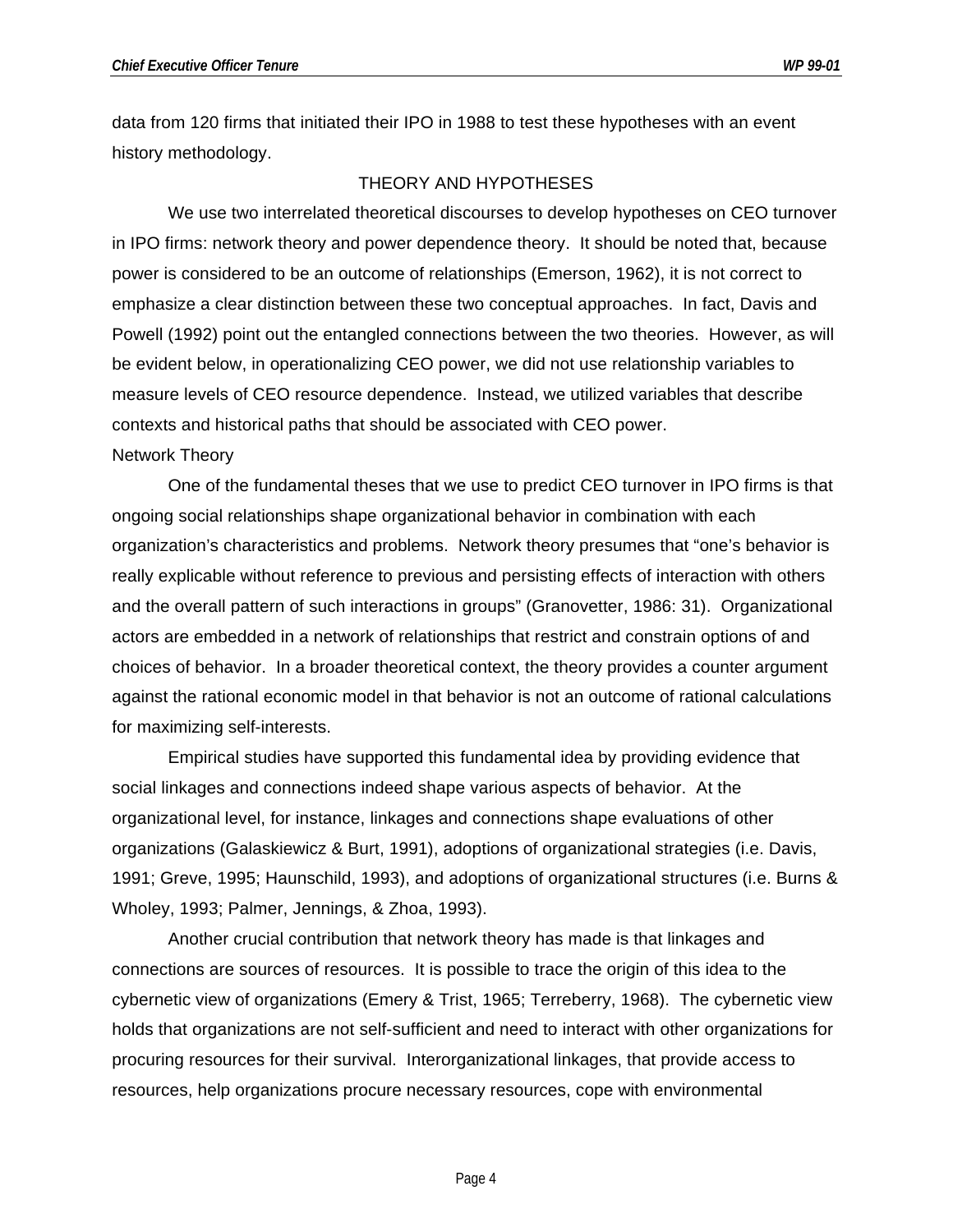uncertainty, and increase their survival rates (Baum & Oliver, 1991; Podony, 1994; Sterarns, Hoffman, & Heide, 1987; Wiewel & Hunter, 1985).

Previous research found that environmental stability extends CEO tenure, and environmental instability enhances CEO turnover. This is because CEO succession is a means for organizations to facilitate adaptation to a changing environment (Osbron, Jauch, Martin, & Glueck, 1981; Pfeffer & Salancik, 1978; Tushman, Newman, & Romanelli, 1986; Tushman & Romanelli, 1985). Thus, if the CEO can create a situation where environment stability is increased, risk of CEO turnover is reduced. One way to enhance environmental stability is for the CEO to create interorganizational linkages. By doing so, the CEO stabilizes resource flows and the environment. Therefore, the greater the number of linkages, the lower the risk of CEO turnover.

Hypothesis 1: Linkages with the external environment reduce CEO turnover.

There are indeed various types of interorganizational linkages (e.g. customers, suppliers, government, financial institutions etc.). Monge and Eisenberg (1987) discussed the multi-dimensionality of social ties. They noted that various types of interorganizational linkages may have different effects on organizational outcomes. This multi-dimensionality argument suggests the importance of analyzing effects of different types of interorganizational linkages as well as the total number of ties within the firm. In our study, we examine three types of interorganizational linkages: ties with (1) suppliers, (2) financial institutions including investment banks, banks, venture capitalists, and investing firms, and (3) government. We will save an articulation about how different types of interorganizational linkages have different effects on CEO turnover until later in the manuscript.

Co-optation and interlocking are additional forms of interorganizational linkages that are particularly effective to stabilize the political environment. A series of co-optation and interlocking research has found that organizations are able to manage and coordinate interdependence between organizations by incorporating representatives from external organizations into their own decision making processes (i.e. Palmer, 1983; Pfeffer, 1973; Selznick, 1949). By having organizational goals and objectives reflect external demand and interest of others, co-optations enable firms to increase political support from the environment.

However, this stability is not obtained without costs (Burt, 1980). For example, incorporating outsiders on the boards of directors influences organizational governance structures that may reduce organizational autonomy. Reduced autonomy enhances outsider power to choose organizational leaders (Weisbach, 1988). Indeed, Allen and Panian (1982)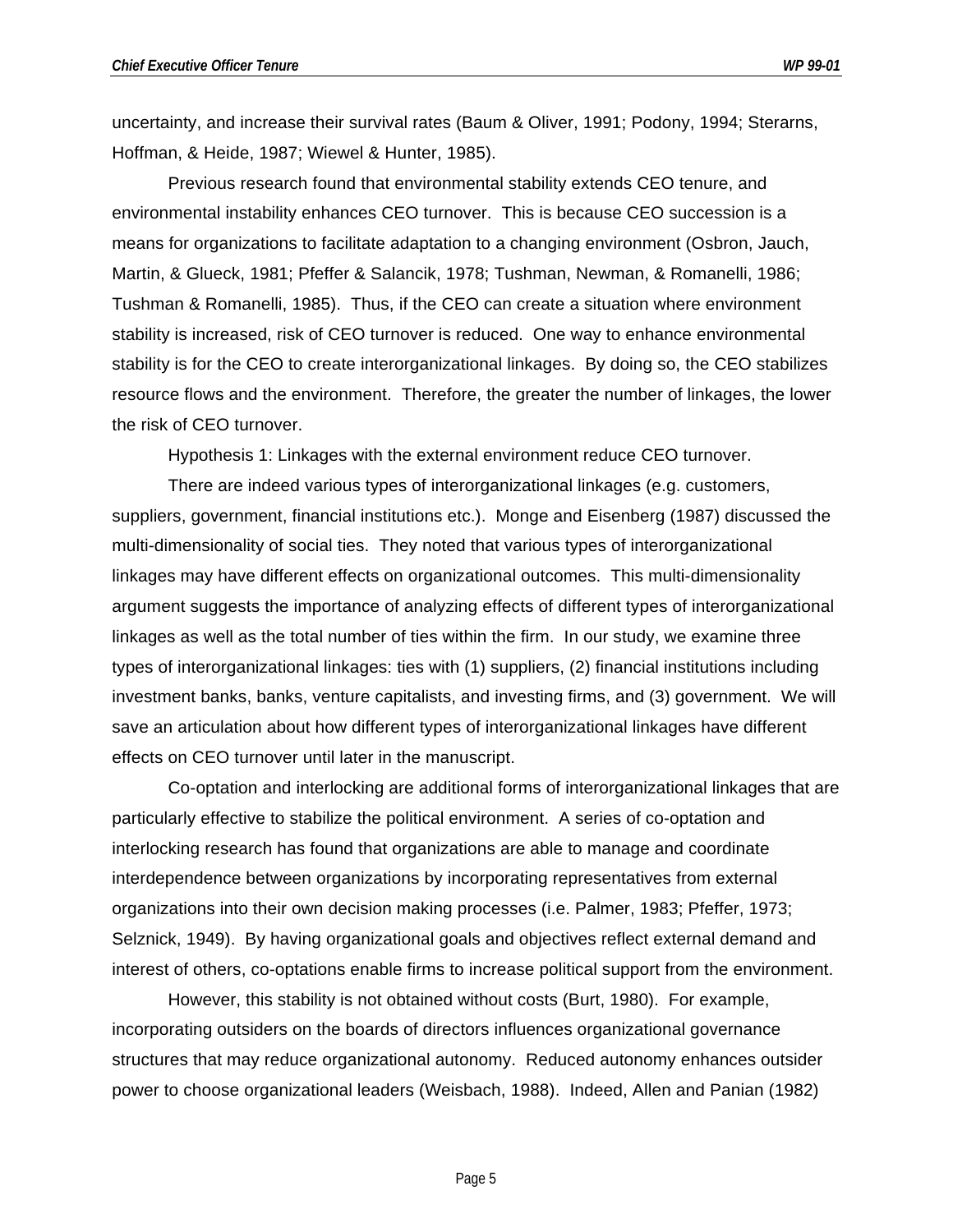found negative effects of presence of outsiders in the board of directors on CEO tenure. We expect that firms risk CEO tenure to gain political support through co-optation. As a result, the presence of outsiders on the board of directors should be linked with CEO turnover after the IPO.

Hypothesis 2: Outsiders on the board of directors increases CEO turnover.

#### Power Dependence Theory

Previous research about CEO tenure found positive effects of CEO power on tenure: the more power a CEO has, the longer her/his tenure (Allen & Panian, 1982; Hambrick & Fukutomi, 1991; Ocasio, 1994). It is not hard to imagine a close connection between CEO power and the tenure when we reconsider the definition of power. Power is defined as "the potential ability to influence behavior, to change the course of events, to overcome resistance, and to get people to do things that they would not otherwise do" (Pfeffer, 1992: 30). Power enables CEOs not only to increase support to themselves but also to reject threats to replace them. Replacements of CEOs are least likely to take place when CEO power is institutionalized (Hambrick & Fukutomi, 1991; Ocasio, 1994).

First, Ocasio (1994) found that dynamic changes in organizational environment trigger de-institutionalization of CEO power that leads to the turnover. Going public is a major event in the firm history that involves major change. It occurs when owners of organizations (i.e. entrepreneurs and equity of owners of the ventures) sell some part of the company to the public by registering a statement with the Securities and Exchange Commission (SEC). Going public enables firms to obtain capital, borrow more capital from external sources, raise their equity, and increase prestige and trustworthiness (Hisrich & Peters, 1992).

On the other hand, it also involves some drawbacks such as requirements of information disclosure and loss of organizational autonomy. While going public is certainly a major event for all CEOs in entrepreneurial firms, we anticipate that going public has more impact on CEOs who are founders of their firms. This is because founder CEOs may not have management know-how and experience for running firms that have reached the IPO stage. If so, going public is an opportunity for founder CEOs to be evaluated by external actors (in terms of whether or not they have right competencies to continue to lead the firm to the post-IPO stage). Given this logic, we speculate that founder CEOs are more likely to leave the company after the IPO.

Hypothesis 3: A founder CEO is more likely to leave the firm after the IPO.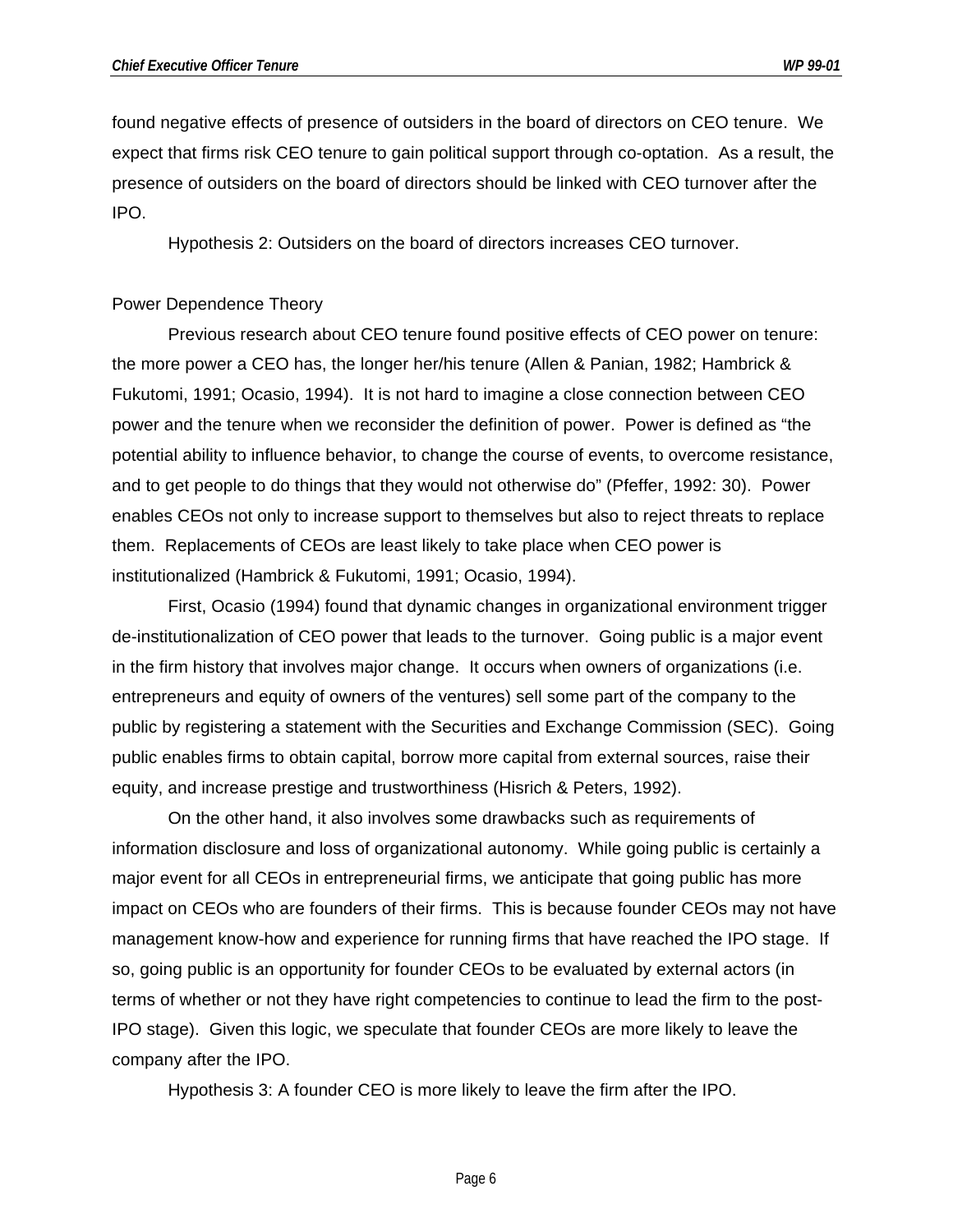Second, skewed information distribution in organizations creates skewed power distribution and enhances power of the information holders (Michels, 1949). In some entrepreneurial firms, CEOs occupy a position of "President" as well as that of CEO. This multi-position occupation increases information concentration so that President CEOs may have more information and more power than do non-President CEOs. In addition, CEOs in IPO firms may work as part-timers. This part-time commitment reduces their capability to procure information and, thus, decreases their power.

Hypothesis 4: A "President CEO" is less likely to leave the company after the IPO. Hypothesis 5: A "Part-time CEO" is more likely to leave the company after the IPO.

Third, Hambrick and Fukutomi (1991) and Ocasio (1994) suggest an association between CEO power and years of service. Longer tenure means more experience in the organization. This experience helps CEOs map new phenomenon on their cognitive frameworks, and this information can be used to respond to emerging environmental challenges (Cohen & Levinthal, 1990; Levitt & March, 1989). Also, the experience facilitates learning about crucial actors surrounding organizations and about ways to get along with them for acquiring resources and supports. Tenure provides CEOs with political information about their organization and the social know-how about how to run the firm. This knowledge contributes to the institutionalization of CEO power, which reduces CEO turnover after the IPO.

Hypothesis 6: Tenure of the CEO at the time of the IPO reduces turnover after the IPO.

Finally, researchers argue that ownership structure can influence aspects of CEO behavior and status (i.e. Allen & Panian, 1982; Goodstein & Boeker, 1991; Mangel & Singh, 1993; Salancik & Pfeffer, 1980). Going public changes ownership structure and makes firms become less financially dependent on certain actors like CEOs because these individuals sell their stocks to the public. This reduced dependence on the CEO decreases CEO power and increases the risk that he/she may leave the firm.

However, in order to spur trading in the company's stock, the owners need to sell shares. Thus, a firm that is performing well may be doing so, in part, because the CEO chose to sell shares (thus increasing the number of shares that can be openly traded). Because previous research has found that successful organizational performance (e.g. stock price increases) extends CEO tenure (Osborn et al., 1981; Puffer & Weintrop, 1991; Tushman & Romanell, 1985), it may be that high levels of CEO selling at the IPO (reduction in their ownership) may decrease turnover (because firm performance is increased). Hence, direction

Page 7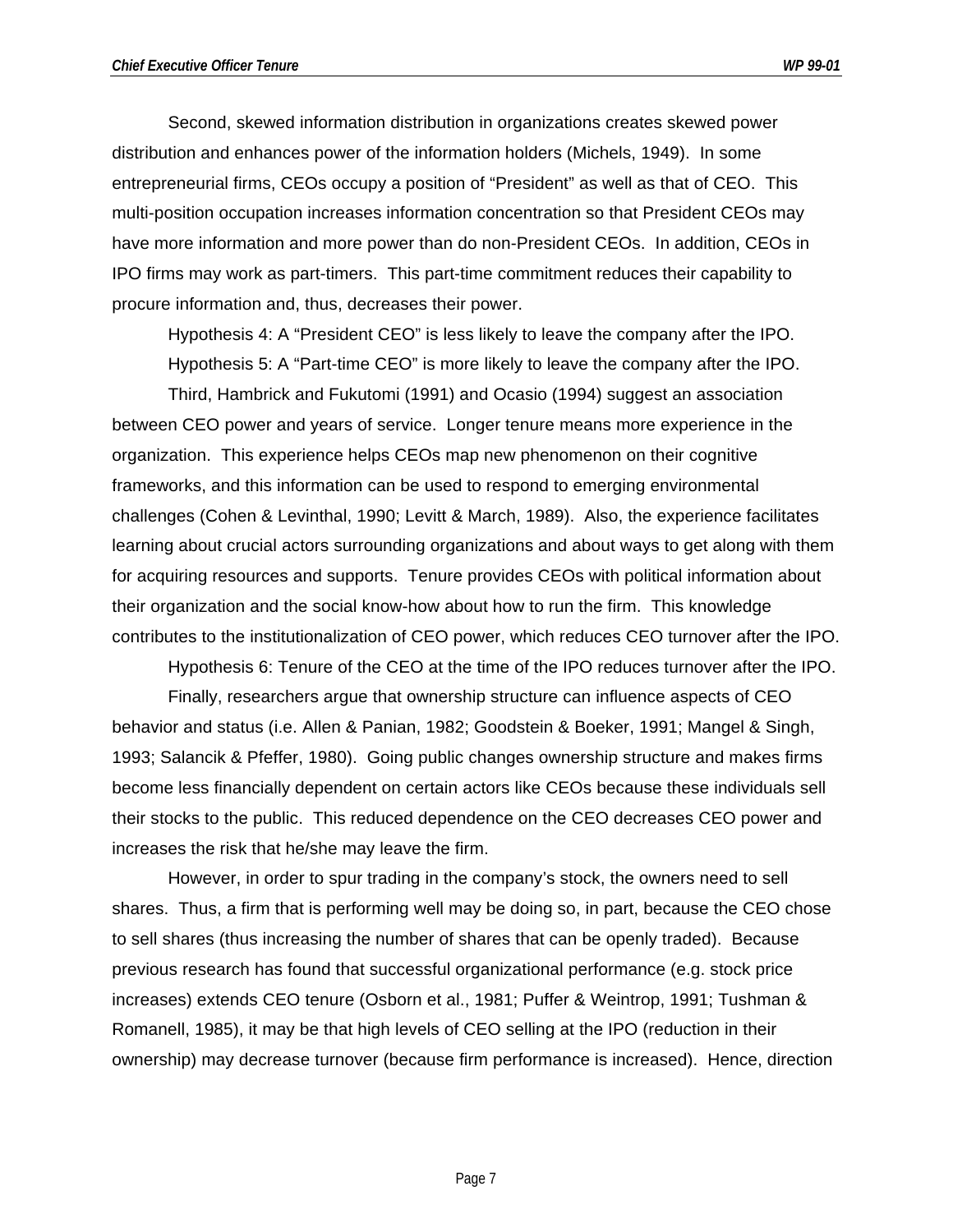of the effects of change in CEO ownership at IPO on CEO tenure may be either positive or negative. The following hypothesis, therefore, does not specify the direction.

Hypothesis 7: Reduction in CEO ownership at the time of the IPO will be related to her/his tenure after the IPO.

#### METHOD

We examine data obtained from 120 firms that initiated their IPO in 1988 and completed the process in either 1988 or 1989. Approximately 250 firms filed securities registrations with SEC in 1988. Our data includes firms for which we could obtain a prospectus and a proxy statement for 1989. In addition, we only studied firms that provided a good or service (some firms did not have employees, were real estate trusts or other financial types of institutions without employees).

The data were created from two different sources: (1) the prospectus and (2) the annual proxy statement for each firm (see Appendix 1 for the variable list). The prospectus is the document provided to the Securities and Exchange Commission prior to the public offering. It is also the document circulated by the underwriters to assess demand for the firm's stock. The prospectus for 1988 was not readily available in public sources. Therefore, copies were obtained from Disclosure, which is a data clearing house for the Securities and Exchange Commission. We coded the prospectus to obtain measures of all covariates in the model. Independent Variables

Independent variables were all obtained from the company's prospectus. We read through the prospectus and obtained all data that are listed in Appendix 1. The coding process involved was done in two separate steps to assure accuracy in recording of the data. The first step involved summarizing the prospectus in a five-page summary. The second step involved using the summary data, along with the prospectus (as a cross check) to code the variables of interest.

All relationship or external tie variables were obtained by reading the biographies of the directors (both inside and outside directors) listed in the prospectus and scanning all information in the management section (see Andrews, 1995 for details about the data and the coding scheme process). Because the affiliations must be disclosed to the SEC (required by law), this seemed a reasonable way to obtain the data. All ties with various groups (such as financial institutions or government) were coded and then summed for each company (multiple people can have different types of contacts). Therefore, the 'tie' variable is not dichotomous.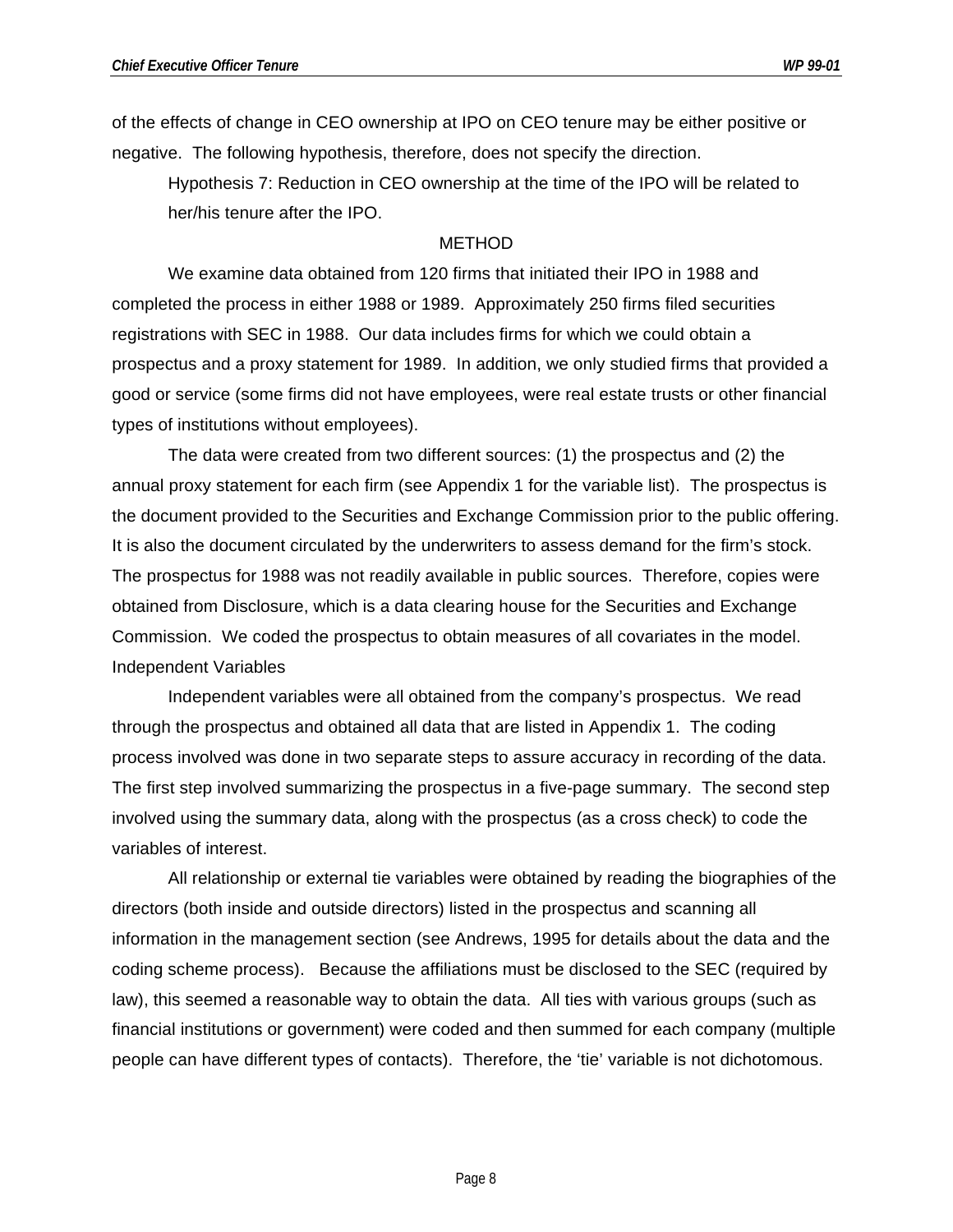If a firm has multiple affiliates with ties, then the number is higher. The sum of the ties with various organizations is used as our measure of linkages.

Other variables such as tenure of the CEO at the time of the IPO, full-time or part-time status of the CEO, percentage of outside directors, reduction in CEO stock at the time of the IPO, industry, firm size, and whether the firm has international operations were also coded from the prospectus. The coding was all done in two steps (described earlier), thus assuring accuracy of the data.

#### Dependent Variable

We obtained the annual proxy statements for each firm from 1989 to 1993 in order to trace changes of CEOs in these IPO firms. The proxy was updated annually so that the time unit for CEO tenure is year, rather than day or month. We read through the management section of each proxy statement and coded our CEO turnover variable as a "1" if the CEO who was with the company at the time of the IPO (data obtained from the prospectus) was no longer CEO of the company. We coded a "0" if the CEO who had been with the firm at the time of the IPO was still CEO at the time the proxy was written.

The maximum years of CEO tenure are five. As noted above, we limited our focus to tenure and turnover of those who were CEO at the point of IPO. The detailed description of this data set is also available in Cyr and Welbourne (1997) and Welbourne and Andrews (1996).

#### Control Variables

We used the following three variables as control variables. The first is industry (whether the firm was in manufacturing or service). Given the relatively small sample size, we chose not to use a more extensive industry coding scheme (due to degree of freedom needed for the analysis). The second is organizational size. And lastly, we controlled for whether the firm was international (had international sales and/or operations) at the time of the IPO. Both size and international status may have effects on CEO power; therefore, we decided to include those two variables as controls.

#### RESULTS

Table 1 presents descriptive statistics and correlation matrix for the covariates. The highest correlation coefficient is found between CEO Years of Service and Size of Organization (r = .44), meaning that larger firms tend have CEOs with longer years of service. The relatively low correlation between the covariates in Table 1 ensures that an issue of multicollinearity will not hinder our analysis.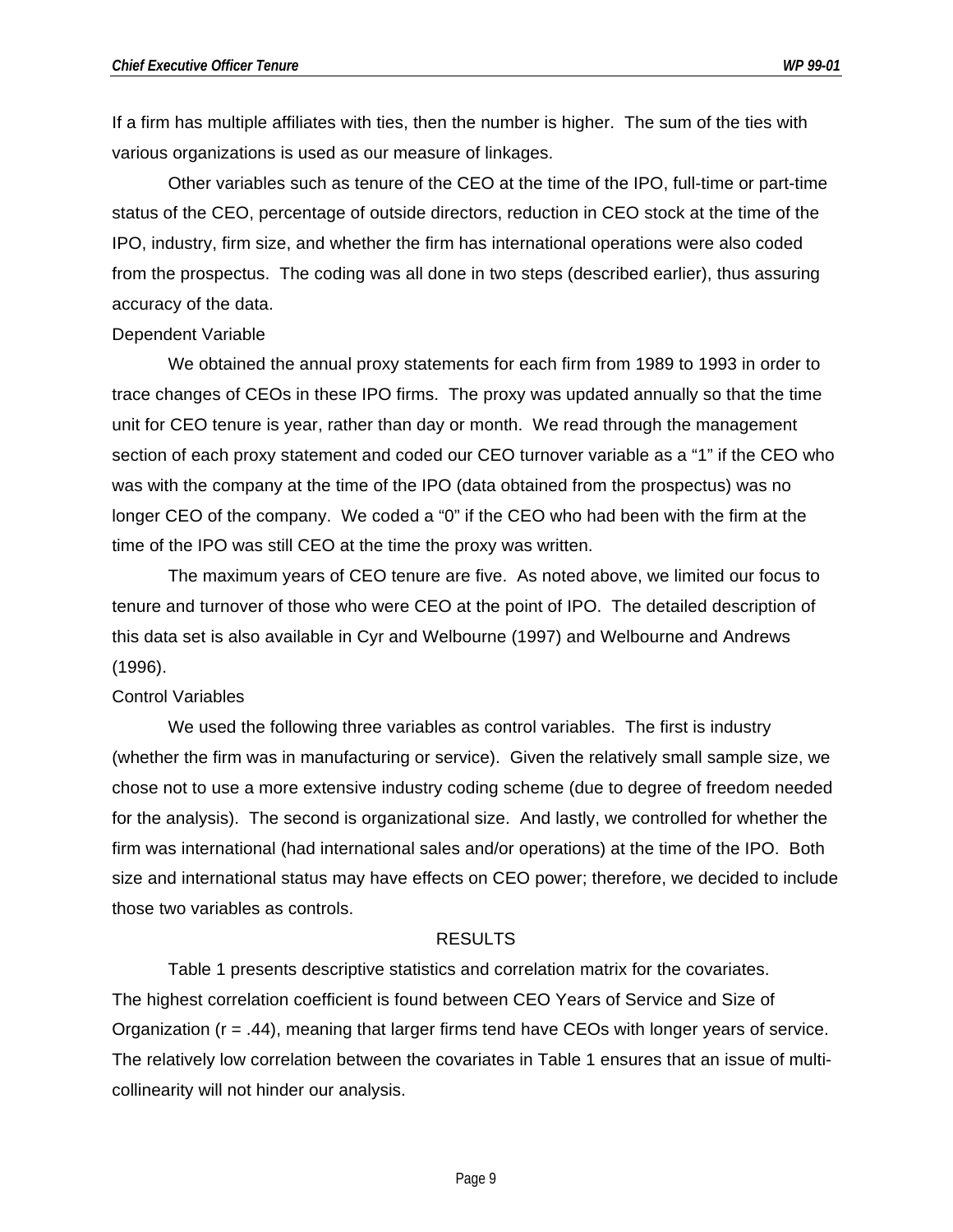|   |                                               | Mean Std. | Dev.          | -1                                                                 | $\overline{2}$ | 3 | 4                                                    | 5 | 6    | $\overline{7}$ | 8           | 9 | 10 | 11                                                                             | 12 |
|---|-----------------------------------------------|-----------|---------------|--------------------------------------------------------------------|----------------|---|------------------------------------------------------|---|------|----------------|-------------|---|----|--------------------------------------------------------------------------------|----|
| 1 | Executive ties with<br>suppliers              |           | $0.33$ $0.83$ | 1.00                                                               |                |   |                                                      |   |      |                |             |   |    |                                                                                |    |
| 2 | Executive ties with<br>financial institutions |           | $0.14$ 0.29   | $0.18$ 1.00                                                        |                |   |                                                      |   |      |                |             |   |    |                                                                                |    |
|   | 3 Executive ties with<br>government           |           |               | 0.10 0.52 0.13 0.12 1.00                                           |                |   |                                                      |   |      |                |             |   |    |                                                                                |    |
|   | 4 Percentage of outside<br>directors          |           |               | 0.56 0.20 0.14 0.02 0.02 1.00                                      |                |   |                                                      |   |      |                |             |   |    |                                                                                |    |
|   | 5 Founder CEO                                 |           | $0.40\;0.49$  |                                                                    |                |   | $0.04 -0.12$ 0.07 $-0.16$ 1.00                       |   |      |                |             |   |    |                                                                                |    |
|   | 6 President CEO                               |           | $0.46$ $0.50$ |                                                                    |                |   | $0.02$ $0.15 - 0.06$ $0.23 - 0.25$                   |   | 1.00 |                |             |   |    |                                                                                |    |
|   | 7 Full-time CEO                               |           |               | 0.87 0.34 -0.09 -0.11 -0.13 0.14 0.21 0.06 1.00                    |                |   |                                                      |   |      |                |             |   |    |                                                                                |    |
| 8 | CEO's tenure at time of<br>IPO                |           |               | 6.18 6.35 -0.05 -0.14 -0.09 -0.03 0.01 -0.30 0.20                  |                |   |                                                      |   |      |                | 1.00        |   |    |                                                                                |    |
| 9 | <b>Reduction of CEO's</b><br>stock            |           |               | 0.69 0.15 0.11 0.04 -0.03 0.07 -0.22 0.02 -0.09                    |                |   |                                                      |   |      |                | $0.05$ 1.00 |   |    |                                                                                |    |
|   | 10 Industry (service vs.<br>manufacturing)    |           |               | 0.53 0.50 -0.15 -0.07 -0.08 -0.05 0.20 -0.07 0.04 -0.18 -0.04 1.00 |                |   |                                                      |   |      |                |             |   |    |                                                                                |    |
|   | 11 Size (number of<br>employees)              |           | 4.78 1.98     |                                                                    |                |   | 0.06 0.09 -0.15 0.18 -0.08 -0.05 0.27 0.44 0.17 0.01 |   |      |                |             |   |    | 1.00                                                                           |    |
|   | 12 International status<br>(yes/no)           |           |               |                                                                    |                |   |                                                      |   |      |                |             |   |    | 0.05 0.21 -0.08 0.12 -0.04 -0.14 -0.19 -0.06 -0.32 -0.14 0.27 -0.08 -0.21 1.00 |    |

Table 1: Descriptive Statistics

Of our sample, 58 % were in service industries, and 5 % were firms coded as being international. The average firm size is 681 (s.d. = 1,670). However, 50 percent of the firms had less than 130 employees. Of CEOs in our sample, 40% were founder CEOs, 46 % were President CEOs, and 13% were part-time CEOs. A methodological concern for our analyses is the skewed distribution in *Executive Ties with Government*. A total of 94 % of the firms in the sample do not have any executive ties with government. About 4 % of the firms have one tie with government, about 1 % has three ties, and the other 1 % has four ties

Table 2 presents results of the life table analysis. The life table analysis informs us of characteristics of CEO tenure and timing of the turnover. It should be noted that, due to either bankruptcy or mergers, some firms disappeared in the very short time after IPO.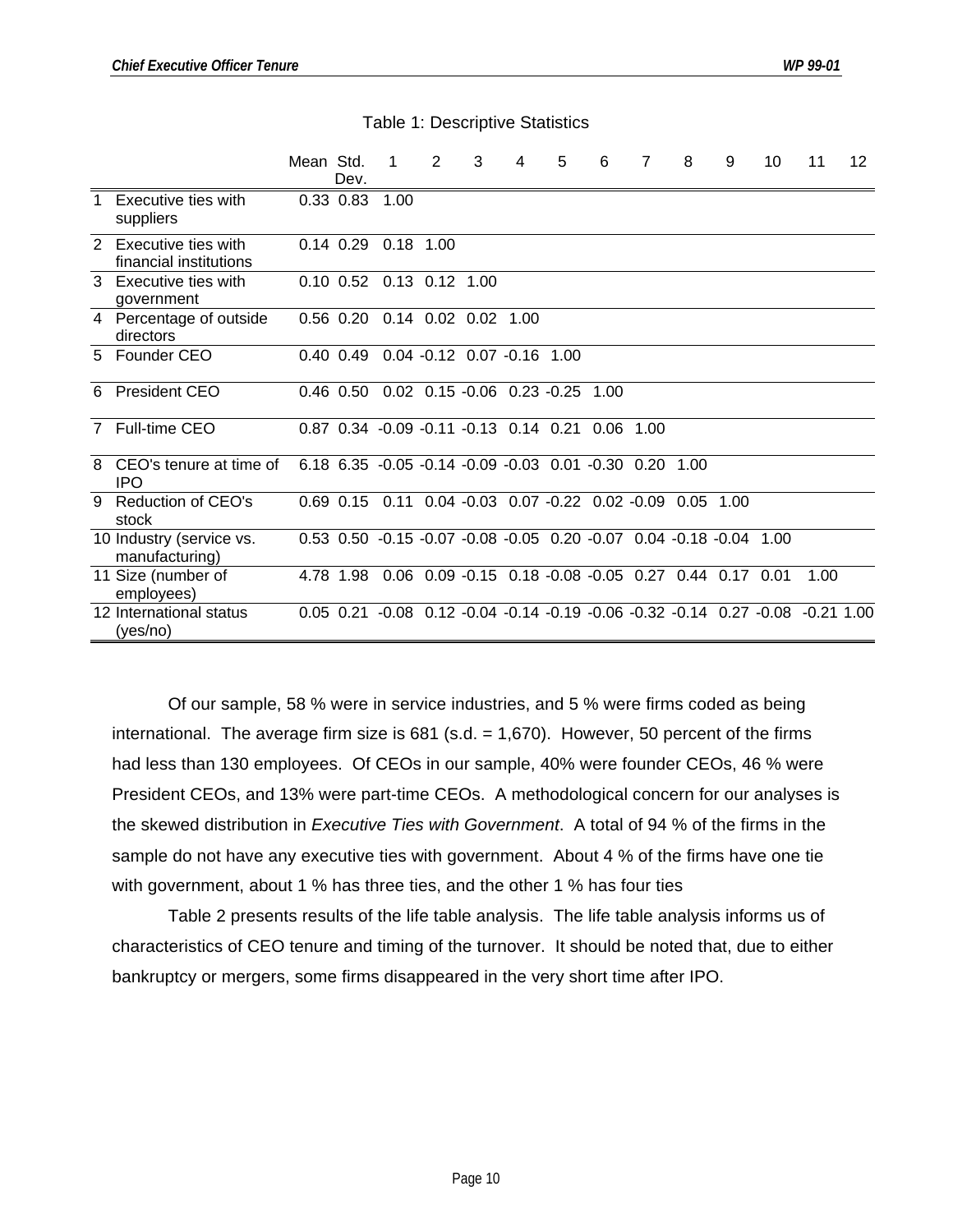|             |      | N of CEO <sub>s</sub> N of CEO |                | Survival | Cumulative | Hazard |
|-------------|------|--------------------------------|----------------|----------|------------|--------|
|             |      |                                | Turnover       | Rates    | Failure    | Rates  |
| All         | 1988 | 119                            | 25             | 1.00     | 0.00       | 0.00   |
|             | 1989 | 94                             | 10             | 0.92     | 0.08       | 0.08   |
|             | 1990 | 84                             | 16             | 0.79     | 0.21       | 0.16   |
|             | 1991 | 68                             | 8              | 0.72     | 0.28       | 0.09   |
|             | 1992 | 60                             |                | 0.65     | 0.35       | 0.10   |
| Founder     | 1988 | 42                             | 7              | 1.00     | 0.00       | 0.00   |
| <b>CEO</b>  | 1989 | 35                             | $\overline{2}$ | 0.97     | 0.03       | 0.03   |
|             | 1990 | 33                             | 8              | 0.79     | 0.21       | 0.21   |
|             | 1991 | 25                             | 3              | 0.72     | 0.28       | 0.09   |
|             | 1992 | 22                             |                | 0.66     | 0.34       | 0.09   |
| Non-Founder | 1988 | 62                             | $\overline{7}$ | 1.00     | 0.00       | 0.00   |
| <b>CEO</b>  | 1989 | 55                             | 8              | 0.89     | 0.11       | 0.12   |
|             | 1990 | 47                             | $\overline{7}$ | 0.79     | 0.21       | 0.11   |
|             | 1991 | 40                             | 5              | 0.71     | 0.29       | 0.11   |
|             | 1992 | 35                             |                | 0.64     | 0.36       | 0.11   |

#### **Table 2: Life Table Analysis**

Given that our sample is a group of fairly high risk firms (due to their engaging in their IPOs and being relatively younger and smaller), we had to deal with the fact that firm survival unfortunately confounded our CEO survival measure. A firm may have gone out of business during the five year period of our study. Thus, we needed to make decisions about how to handle the data when a firm went out of business but retained the original CEO until that point in time (e.g. is this to be considered turnover for our CEO data?). After five years, about 70 per cent of the firms in our sample were still in business as of year-end 1992 (5 years after the IPO). When we "count" CEO turnover as an event when a firm disappears, then about 43 per cent of the CEOs left during this five-year period. When we assume that CEO turnover does not occur when the firm goes out of business, then 35 % of the CEOs left the firm during this five-year period.

There were several options available for handling the firm survival and turnover, and we decided to use the most methodologically conservative option data (See Clarkberg,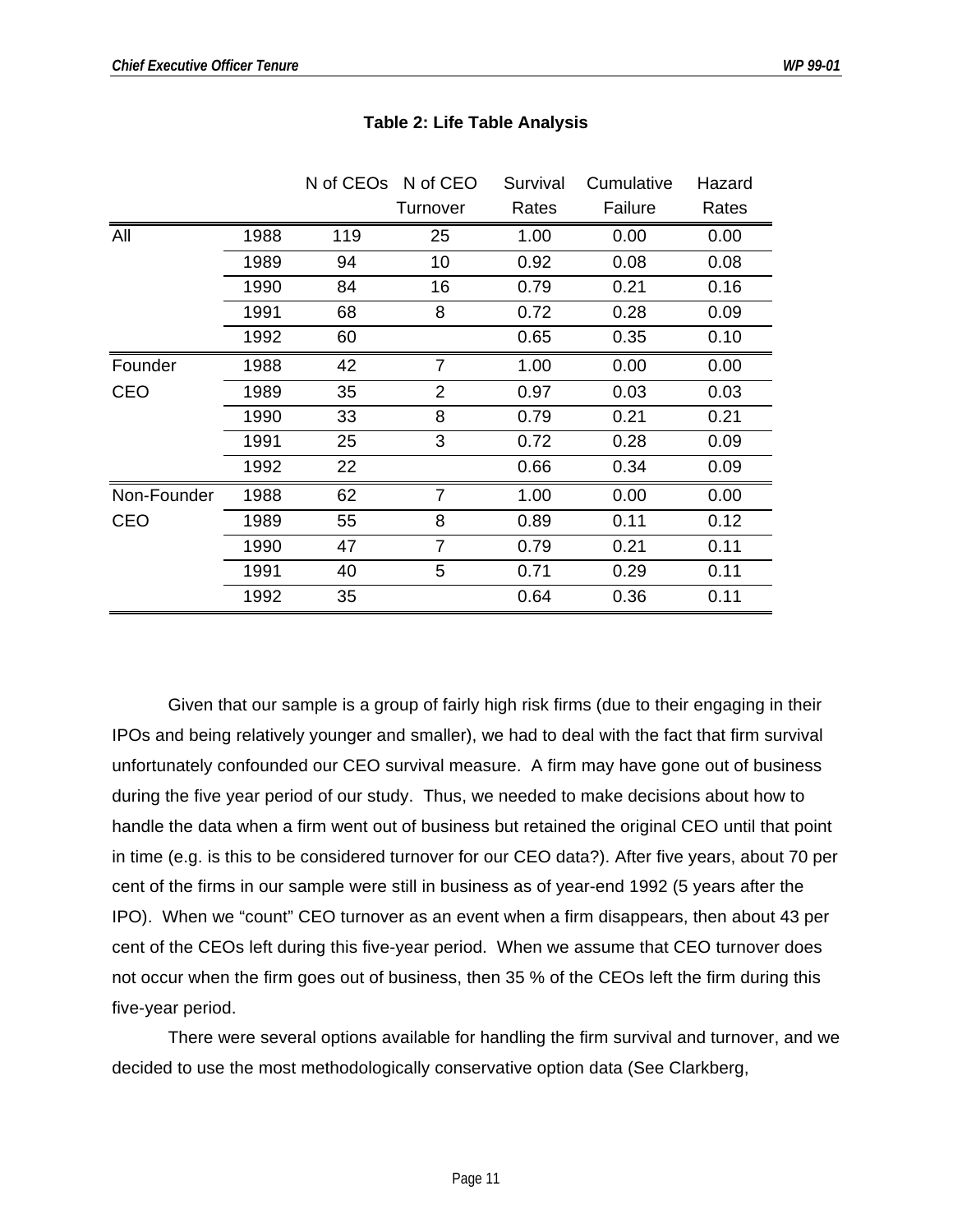Stolzenberg, & Waite, 1995). We presumed that in firms going out of business CEO turnover did not occur, even though CEOs may have lost their job due to firm disappearance.

If we take this approach to identify CEO turnover, of the CEOs who left their corporations, 40 % of the turnover events took place between the second and the third year after the IPO. CEO risk of leaving is highest during this time period. Table 2 also presents two different life tables that reports effects of *Founder CEO* on the turnover (see also Figure 1).





Founder CEO - - - - Non-founder CEO

We expected in hypothesis 3 that founder CEOs would be more likely to leave. Results reported in Table 2 and Figure 2, however, do not support the hypothesis. The survival rates of founder and non-founder CEOs who left in the fifth year after the IPO are .66 and .64, respectively. A slight difference, however, resides in the survival rates in the first three years after IPO. While the founder CEO's risk of leaving in the first year after IPO is just .03, the non-founder CEOs' risk is .11. The founder CEO's risk increases faster after this initial safety period and catches up with the non-founder CEO's risk before the end of fifth year.

Table 3 presents results of additional hypothesis testing. We used the Weibull model, an event history method, in which we do not have to presume that effects of independent variables are constant all the time (see Bloosfeld & Rohwer, 1995; Yamaguchi, 1991).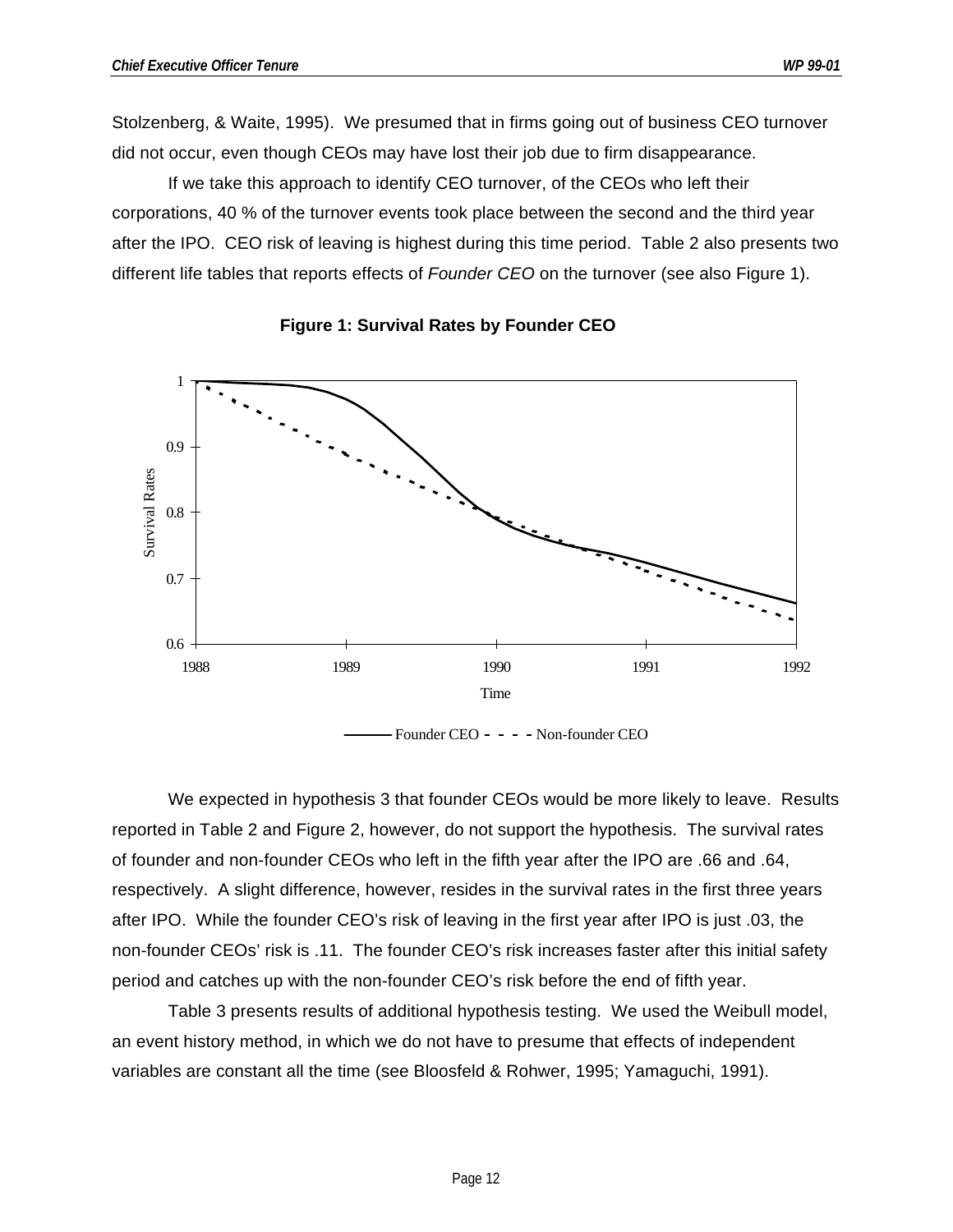|                                       | b             | s.e.      | b             | s.e.      | b             | s.e.      |
|---------------------------------------|---------------|-----------|---------------|-----------|---------------|-----------|
| <b>Executive Ties with Suppliers</b>  |               |           | $-0.14$       | 0.29      | $-0.29$       | 0.30      |
| <b>Executive Ties with Financial</b>  |               |           | $-0.19$       | 0.65      | $-0.62$       | 1.02      |
| <b>Institutions</b>                   |               |           |               |           |               |           |
| <b>Executive Ties with Government</b> |               |           | 0.60          | $0.33 +$  | 2.47          | $1.30*$   |
| % of Outside Directors                |               |           | 1.15          | 1.04      | 3.50          | $1.66*$   |
| Founder CEO                           |               |           |               |           | 1.08          | $0.59 +$  |
| <b>President CEO</b>                  |               |           |               |           | 1.04          | 0.67      |
| <b>Full-Time CEO</b>                  |               |           |               |           | $-2.65$       | $1.00**$  |
| <b>CEO's Years of Service</b>         |               |           |               |           | $-0.12$       | 0.10      |
| <b>Reduction of CEO's Stock</b>       |               |           |               |           | 1.86          | 2.47      |
| Service                               | 0.73          | $0.40 +$  | 0.82          | $0.42**$  | 0.73          | 0.58      |
| Size of Organizations                 | 0.19          | $0.10 +$  | 0.17          | $0.10 +$  | 0.60          | $0.21**$  |
| Foreign Firm                          | -13.14 932.11 |           | -12.83 820.05 |           | -20.00 53,839 |           |
| Constant                              | $-6.18$       | $0.95***$ | $-6.99$       | $1.19***$ | $-10.32$      | $2.66***$ |
| Log p                                 | 0.89          | $0.17***$ | 0.94          | $0.17***$ | 1.02          | $0.21***$ |
| P                                     | 2.43          |           | 2.57          |           | 2.77          |           |
| 1/p                                   | 0.41          |           | 0.39          |           | 0.36          |           |
| Log Likelihood                        | $-56.33$      |           | $-54.51$      |           | $-31.74$      |           |
| $x^2$                                 | 7.74          |           | 11.37         |           | 26.32         |           |
| $P > x^2$                             | 0.05          |           | 0.12          |           | 0.01          |           |

#### **Table 3: Results of the Weibull Models**

Note 1: +  $p < .10$ ; \*  $p < .05$ ; \*\*  $p < .01$ ; \*\*\*  $p < .001$ Note2: p is a shape parameter in the Weibull model.

#### **Table 4: A Summary of Results**

| <b>Hypothesis</b>                                                     | Support       |
|-----------------------------------------------------------------------|---------------|
|                                                                       |               |
| 1. Linkages with external environment reduce CEO turnover.            | Mixed support |
| Supplier & financial linkages reduced turnover<br>$\bullet$           |               |
| Government ties increased turnover<br>$\bullet$                       |               |
| 2. Outsiders on board of directors increases CEO turnover.            | Supported     |
| 3. Founder CEO is more likely to leave.                               | Not supported |
| 4. President – CEO is more likely to leave.                           | Not supported |
| 5. Part-time CEO is more likely to leave.                             | Supported     |
| 6. Tenure of the CEO at IPO reduces turnover.                         | Supported     |
| 7. Selling shares at the IPO (reducing ownership) increases turnover. | Supported     |

As stated in hypothesis 1, interorganizational linkages with suppliers and financial institutions slow down CEO turnover, though the coefficients are not significant. By providing stable resource inflows, these linkages may help CEOs hold their positions. However, contrary to what we hypothesized, interorganizational linkages with the government shorten CEO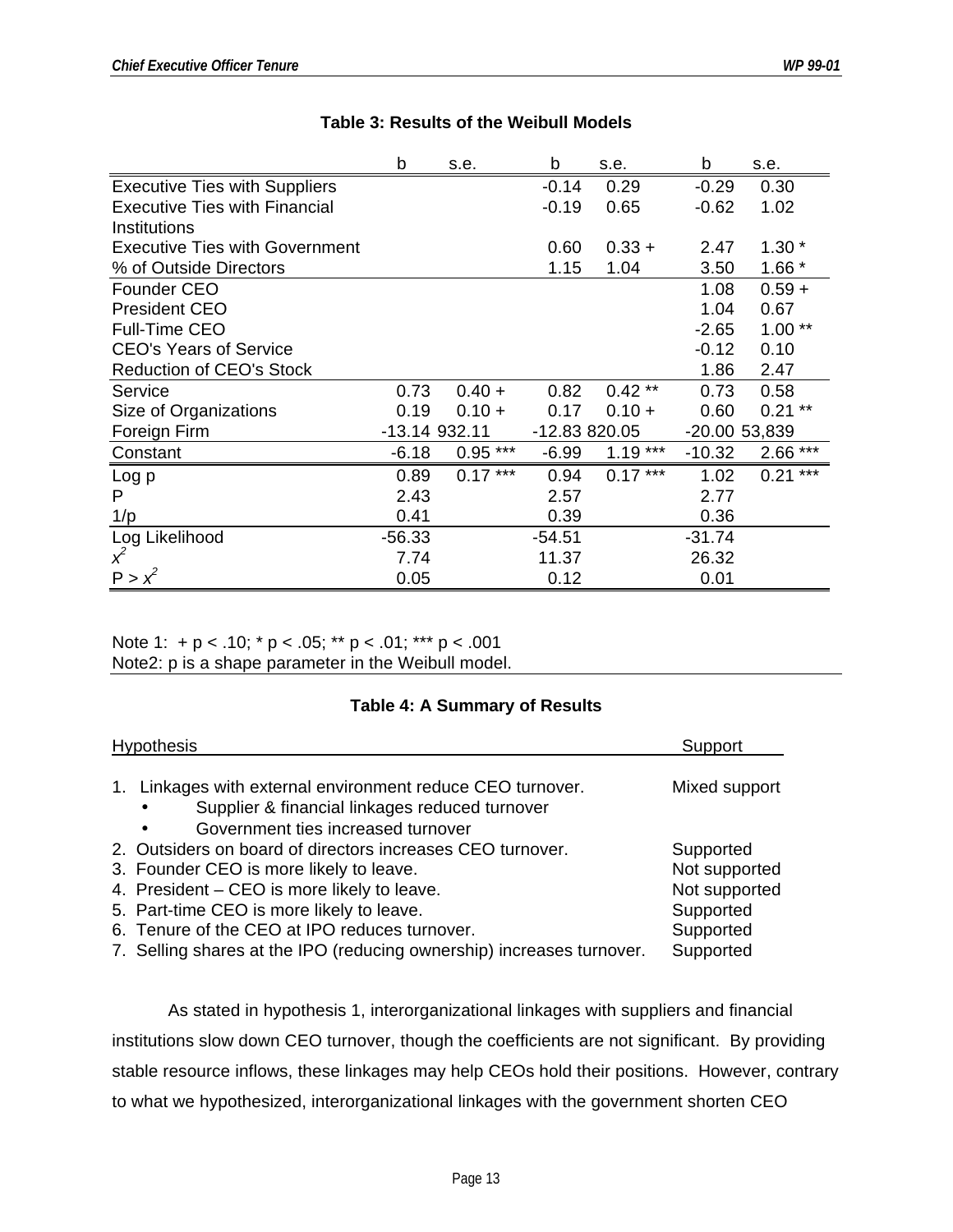$\overline{a}$ 

tenure and speed up replacements of CEOs ( $b = 2.47$ ,  $p < .01$  in the full model). As noted above, there is not much variance in the government tie variable. We presume that what we learned here is not significantly important because of this reason<sup>1</sup>.

We found significant support for hypothesis two, which posits positive effects on CEO turnover as a result of having outsiders on the boards of directors. As expected, larger proportions of outsiders shorten CEO tenure.

Both hypotheses four and five suggest effects of information concentration on CEO power and, thus, CEO turnover. Only hypothesis five, regarding full-time status of the CEO, received significant support. Full-time CEOs are slower to leave their organizations ( $b = 2.65$ ,  $p < .01$  in the full model).

Other hypotheses did not receive significant support. As found in the life table analysis above, the overall speed of founder CEO turnover is not quite different from that of nonfounder CEOs.

As suggested in hypothesis six, tenure slows down CEO turnover ( $b = -12$  in the full model). While we did not specify the anticipated direction of effects in hypothesis seven, it turns out that *Reduction of CEOs' Stock* (amount sold by the CEO) has positive effects on CEO turnover ( $b = 1.86$ ). This may be because firms become less financially dependent on CEOs by going public. The reduced dependence on CEOs may enable the firms to dismiss the CEOs. On the other hand, it our results may be due to CEOs voluntarily leaving their firms (they cash out and choose to pursue a different career). This issue is discussed in detail in the next section.

#### **DISCUSSION**

Our study was designed to understand the effects of a variety of variables on CEO tenure after the company's IPO. Some of the hypotheses were supported, while some received partial support, and some were rejected. Table 4 summarizes the results.

In summary, we found that (1) presence of outsiders in the boards of directors increases CEO turnover, and (2) CEO commitment to the firm (via tenure and being full time) is associated with longer tenure. We also obtained findings, though not significantly supported, that (1) interorganizational linkages with suppliers and financial institutions slow down

<sup>1</sup> We did not remove the government tie variable for the following two reasons. Many of previous studies (i.e. Pfeffer & Salancik, 1978) suggest the importance of examining ties with the State. In fact, the government ties have been found to have effects on various organizational outcomes. The second reason is that this variable is found to have no high correlation with other covariates. This alleviates our concern that leaving this variable changes the whole regression because of the high multi-colliarity.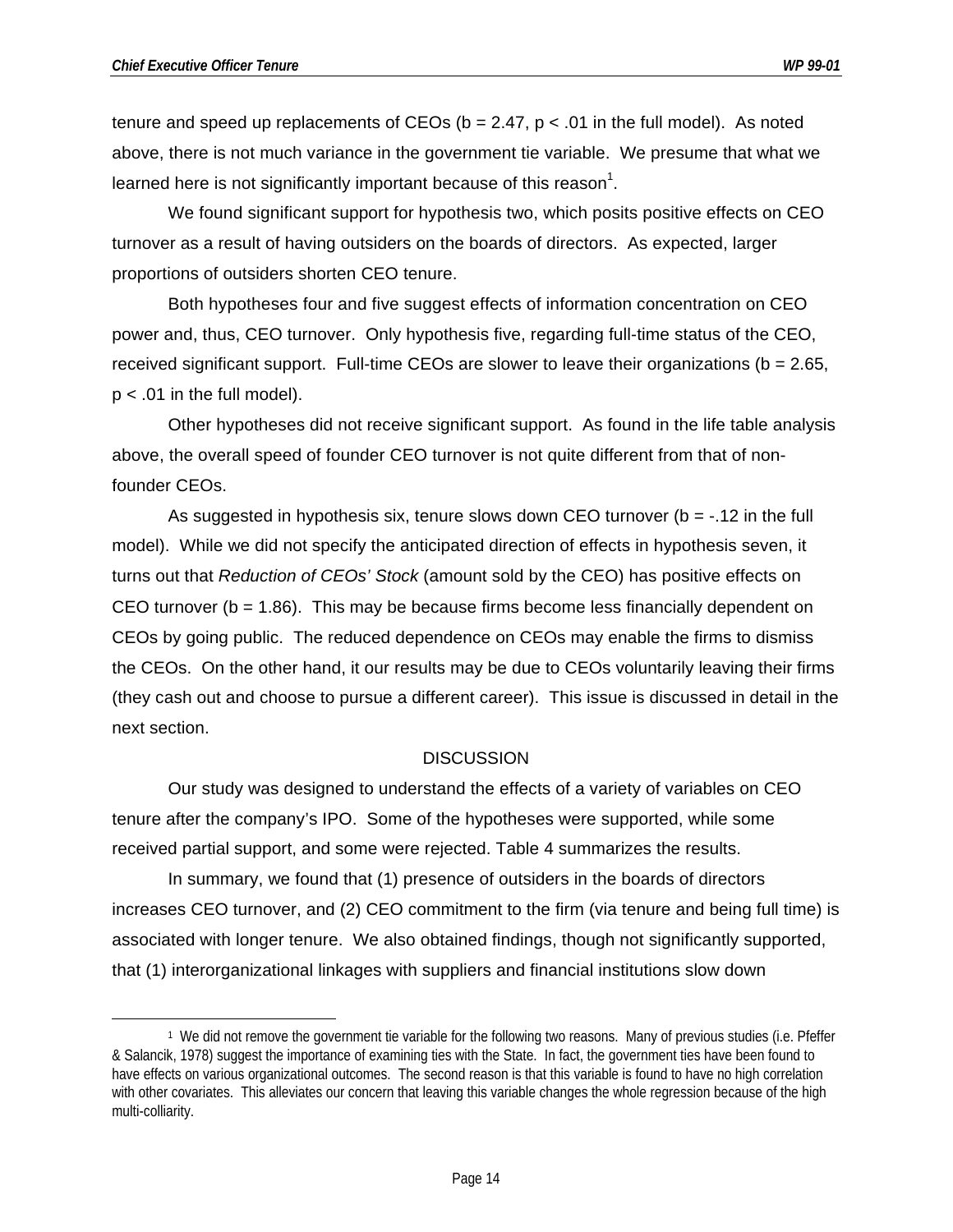replacement of CEOs by providing environmental stability, (2) being the founder is not related to CEO turnover, and (3) selling stock after IPO increases the chance of turnover.

We found support for the usefulness of network and resource dependence theories in understanding CEO turnover in our sample of IPO firms. First, we discovered, consistent with a series of co-optation studies (i.e. Selznick, 1949), that organizations lose autonomy over some of their activities in an attempt to stabilize resource flows and, particularly in their political environment (see also Davis & Powell, 1992; Donaldson, 1995). The lost autonomy in this research context is CEO tenure. Firms may need to sacrifice CEO tenure in order to effectively manage their environment. Given that co-optations enable firms to procure resources for survival, our findings suggest that firms may attempt to increase organizational survival at the sacrifice of CEO tenure.

Our second theoretical contribution is partial support for the positive effects of CEO power on the tenure. However, contrary to our expectations, the effects of CEO power on the tenure are relatively weak. This is probably because power structures in IPO firms are unstable during our observation periods. While external actors may begin to increase and exercise their influences after IPO, their power may not have been institutionalized before year-end 1992 (5 year after the IPO). CEOs may use their power obtained before IPO to respond to external threats to replace them. Dynamic processes are going on just after the IPO between firms and the external actors so that this dynamism may entangle the effects of CEO power on the tenure.

Third, our analysis did not render support to an argument that interorganizational linkages extend CEO tenure by increasing organizational capabilities to manage environment and procure resources. The means and standard deviations in Table 1 for three variables about the interorganizational linkages indicate that IPO firms in our sample indeed do not have many interorganizational linkages. The small variance in these covariates may be a cause of the non-significant findings for the interorganizational linkage argument. Although this data problem explains why we did not obtain significant findings, a question remains unresolved why the IPO firms do not have many interorganizational linkages. This is probably because these firms do not have slack resources so that CEOs and executives need to spend more time and energies on internal concern than on cultivating resource networks (Schermerhorn, 1977). Therefore, we speculate that lack of slack resources in IPO firms creates small variances in our data that result in non-significant findings for the linkage arguments.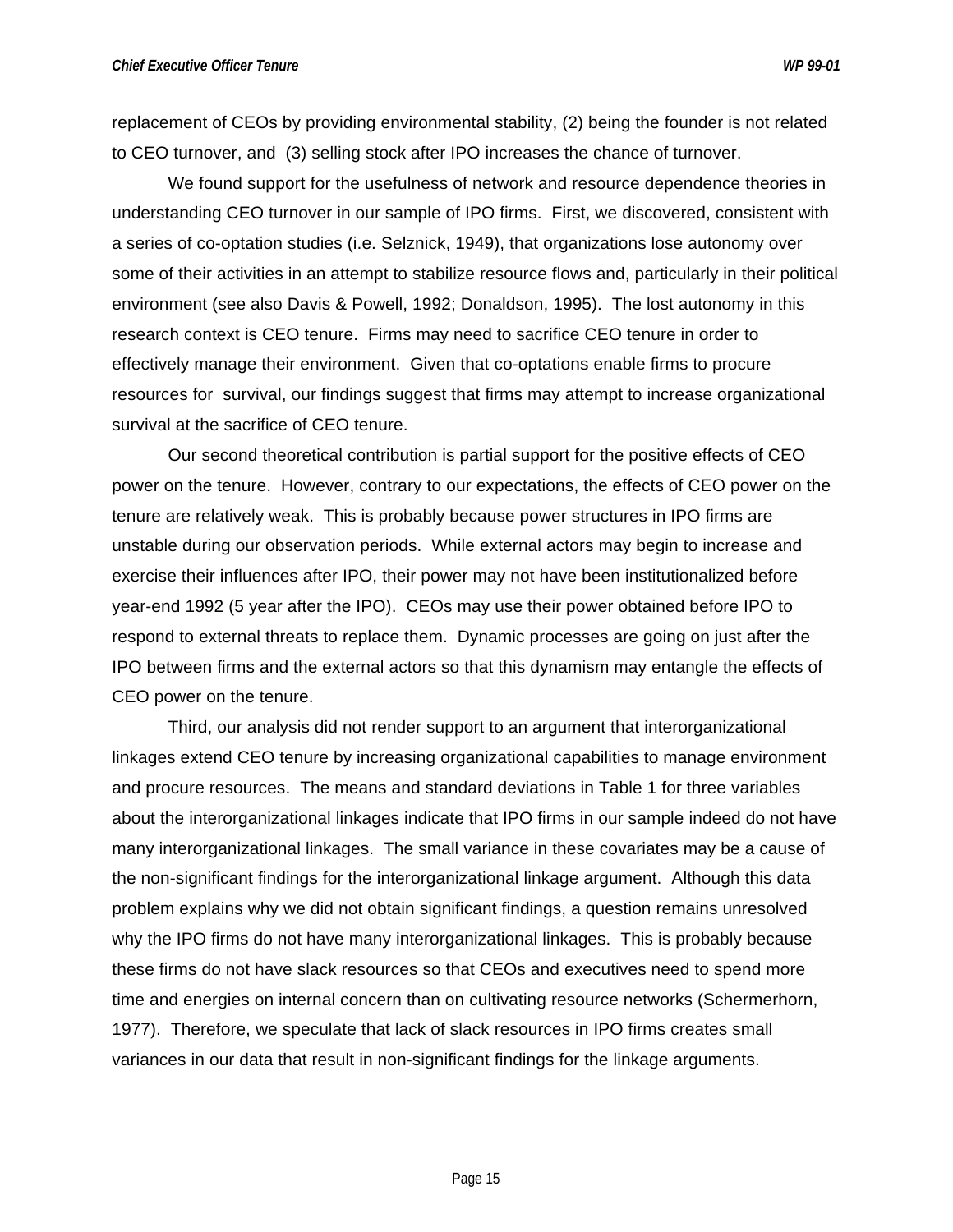Our findings also suggest several practical implications. Many people (venture capitalists, CEOs, academics) think that an entrepreneur / founder who is likely to make a company successful from inception to IPO is often not the person to take the company to the next stage. Our results suggest that if the founder /CEO can make it to the point of the IPO, then he/she is likely to be able to manage the firm in the next stage of growth. We found no significant differences between founder / CEO tenure and non-founder tenure. Additional research on this issue would help our understanding of the process of entrepreneurship, leadership, and the growing firm.

Additionally, we found that having outside board members and selling shares were both associated with CEO tenure after the IPO. These events may be associated with a CEOs intention to leave. If the CEO wants to leave the company, and is concerned about the future of the company, then he/she may 'stack' the board with outsiders in order to bring new perspectives and new contacts into the firm. By selling shares, the CEO may be increasing his/her wealth, but at the same time, the CEO is making the firm less dependent on one person and providing more shares to the public to be traded (thus, creating opportunity for stock price to increase). These two things are associated with the CEO leaving but are also things that should help the organization continue to grow. More research on the actions taken by the CEO after the IPO, and the reasons for those decisions, is needed to further understand our results. Perhaps board members (such as venture capitalists or other investors) would have insights into the topic that would be useful in aiding our understanding. **Limitations** 

As in any study, our research has limitations that should be taken into consideration when interpreting the findings. First, our measure of CEO turnover was obtained from the annual proxy statements of firms in our sample. This means that we were not able to determine when the CEO left the firm, only if he/she was still there when the proxy was completed. In addition, the measure was confounded by the fact that some firms ceased to exist. Their reason for not being in business may be due to bankruptcy, merger, acquisition, or going private. The CEO at the firm at the time of the IPO may still be with the organization in the case of the merger or if it goes private. Given our lack of data, we could not do as complete a study as we would have preferred. Future research that can assess in more detail the status of the CEO (and perhaps the reasons for their leaving or staying) would be useful.

Second, future research should examine effects of organizational performance on CEO turnover. Findings in previous research about effects of financial performance are mixed.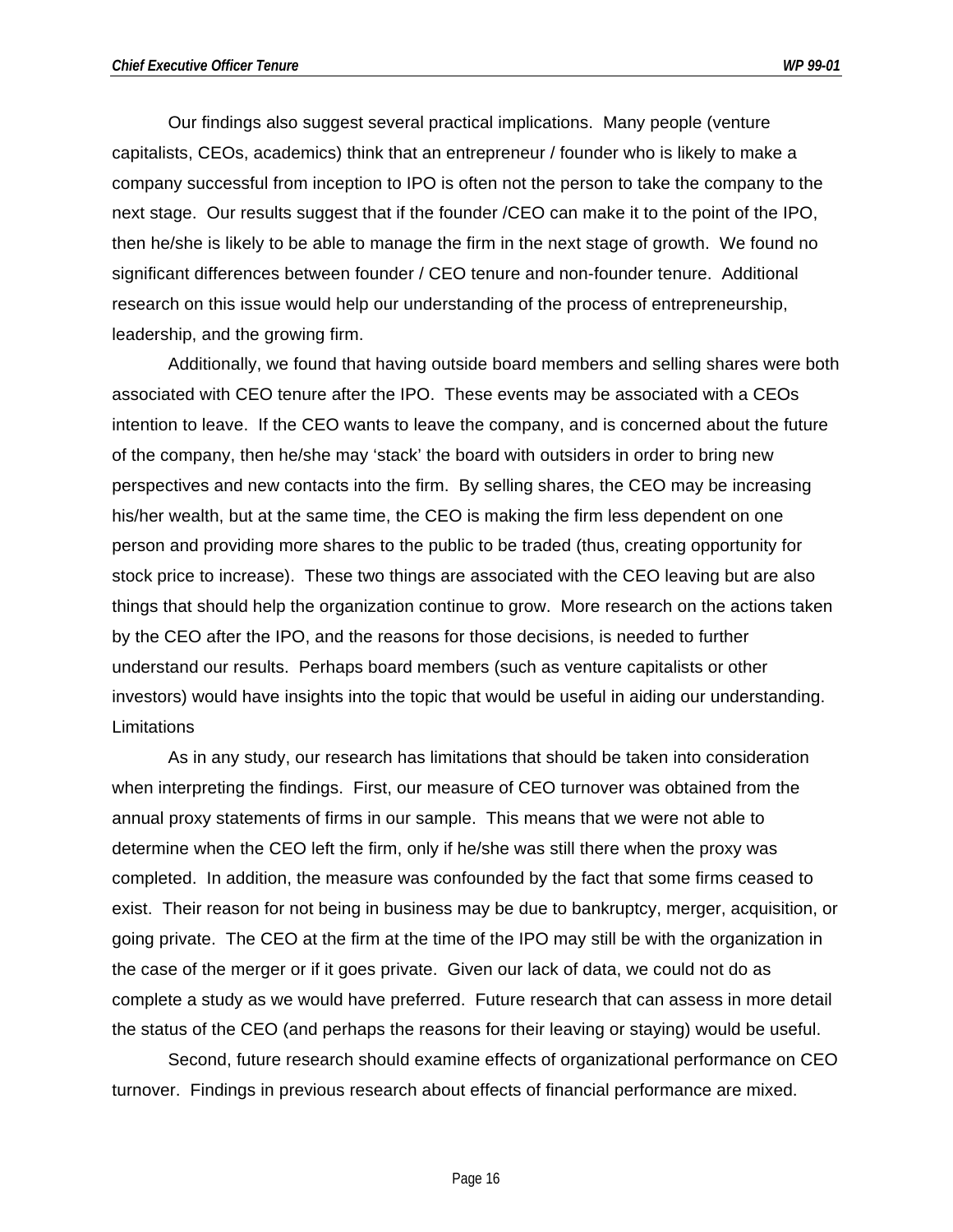While some found that poor performance triggers CEO turnover (i.e. Osborn et al., 1981; Tushman & Romanelli, 1985), the others found that performance has small or no effect on the turnover (i.e. Frizel, Luie, & Mentzer, 1990; Weisbach, 1988). Puffer and Weintrop (1991) found that it is differences between actual earning per share and security analysts' forecasts about earnings that trigger turnover. However, most of the previous studies are not based on data from entrepreneurial firms. We do not know much about how organizational performance influences CEO turnover in entrepreneurial companies.

Additionally, our study was conducted on a fairly specific type of sample, IPO firms that initiated their offering in 1988. The 1988 sample may represent a less risky group of firms because it immediately followed the 1987 stock market crash. We do not yet know whether our results are generalizable beyond the year of our data collection or beyond the sample of IPO firms. Future research is needed to address this issue.

Lastly, our measures of CEO power and ties with the environment are somewhat limited. Future research will benefit by choosing samples of IPO firms that are more recent as the SEC requires more data than they did in 1988. In addition, we suggest that researchers supplement archival data with our data sources (such as surveys, press releases, interviews) in order to obtain a richer data set.

#### Conclusion

Our research examines determinants of CEO turnover in a sample of IPO firms. Our major arguments in developing hypotheses are that (1) interorganizational linkages extend CEO tenure by increasing organizational capabilities to procure resources and stabilize environment, (2) co-optations lead to less organizational autonomy and shorten CEO tenure, and (3) CEO power extends CEO tenure.

CEO turnover in 120 IPO firms is examined with an event history analysis for testing the seven hypotheses. One of our findings supports the co-optation arguments in that cooptations, though allowing firms to manage political environment and stabilize resource inflows, increase CEO turnover. While some of the hypotheses were not supported, these non-significant findings also present several interesting implications about (1) dynamism of power structures after the IPO, (2) lack of slack resources in IPO firms, (3) the role of individual actors and organizational growth in IPO firms, and (4) CEOs' strategic action to use the IPO to cash out.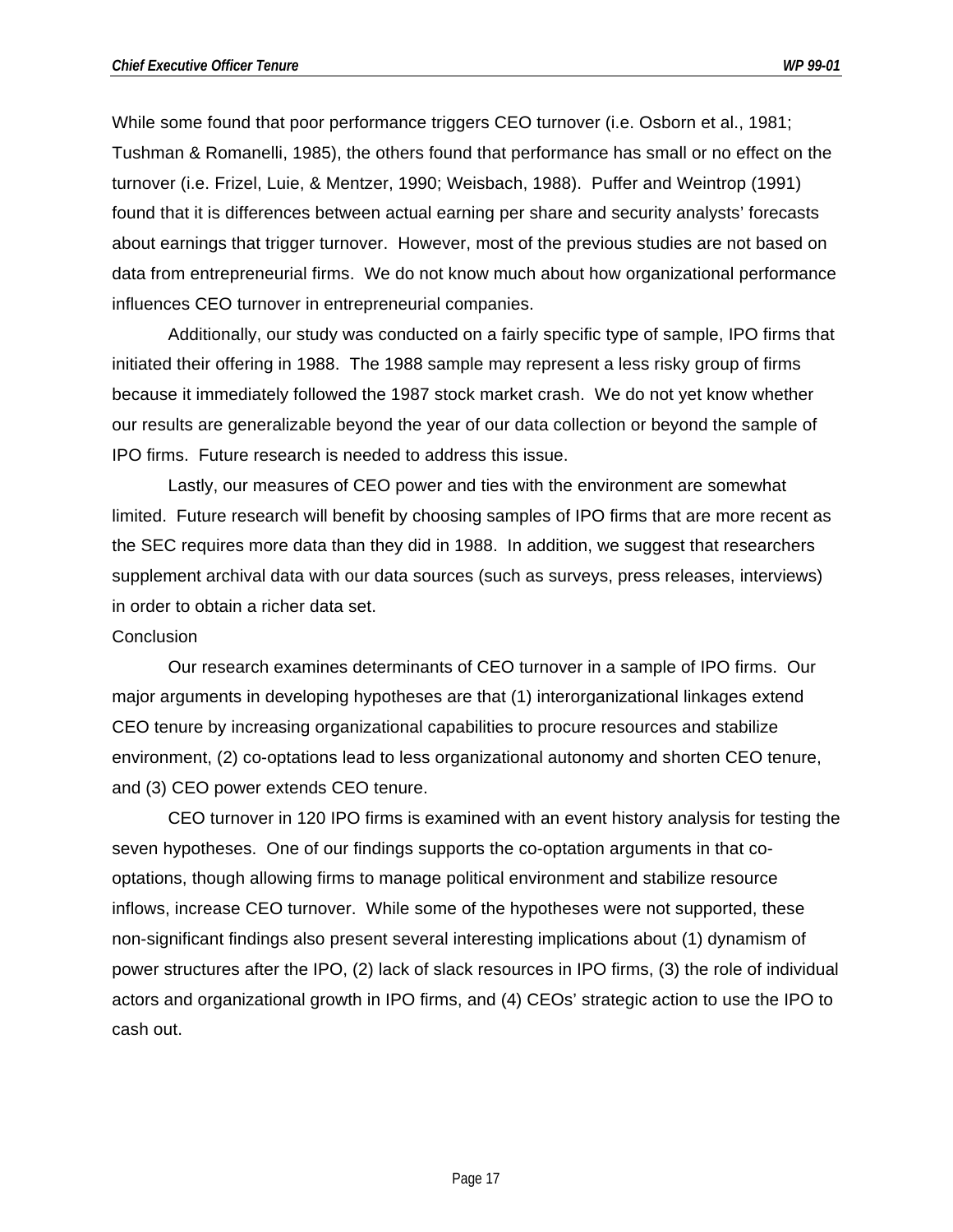#### **REFERENCES**

- Allen, M. P. & Panina, S. K. 1982. Power, Performance, and Succession in the Large Corporation. Administrative Science Quarterly, 27, 538-548.
- Andrews, A.O. 1995. Meeting the challenge of a new environment: Boards of directors as legitimacy signals at initial public offering. Dissertation, Cornell University.
- Baum, J. A. C. & Oliver, C. 1991. Institutional Linkages and Organizational Mortality. Administrative Science Quarterly, 36, 187-218.
- Begley, T. M. & Boyd, D. P. 1986. Executive and Corporate Correlates of Financial Performance in Smaller Firms. Journal of Small Business Management, 24, 8-16.
- Blossfeld, H. P. & Rohwer, G. 1995. Techniques of Event History Modeling: New Approaches to Causal Analysis. Mahwah, NJ: Lawrence Erlbaum Associates.
- Bruton, G., Fried, V., & Hisrich, R. D. 1997. Venture Capitalist and CEO Dismissal. Entrepreneurship Theory and Practice, 21, 41-54.
- Burns, L. R. & Wholey, D. R. 1993. Adoption and Abandonment of Matrix Management Programs: Effects of Organizational Characteristics and Interorganizational Networks. Academy of Management Journal, 36, 106-138.
- Burt, R. S. 1980. Autonomy in a Social Topology. American Journal of Sociology, 85, 892- 925.
- Carroll, G. R. 1984. Organizational Ecology. Annual Review of Sociology, 10, 71-93.
- Castaldi, Richard M. 1986. An Analysis of the Work Roles of Small Firms. Entrepreneurship Theory and Practice, 11, 53-65.
- Clarkberg, M., Stolzenberg, R., & Waite, L. J. 1995. Attitudes, Values, and Entrance into Cohabitational versus Marital Unions. Social Forces, 74, 609-634.
- Cohen, W. M. & Levinthal, D. A. 1990. Absorptive Capacity: A New Perspective on Learning and Innovation. Administrative Science Quarterly, 35, 128-152.
- Cyr, L. A. & Welbourne, T. M. 1997. Human Resource Management in Initial Public Offering Firms: Validation of A Control Orientation Typology. Advances in Entrepreneurship, Firm Emergence and Growth, 3, 249-296.
- Daily, C. M. & Dalton, D. R. 1993. Board of Directors Leadership and Structure: Control and Performance Implications. Entrepreneurship Theory and Practice, 17, 65-82.
- Daily, C. M. & Dalton, D. R. 1995. CEO and Director Turnover in Failing Firms: An Illusion of Change? Strategic Management Journal, 393-401.
- Davis, G. F. 1991. Agents without Principles? The Spread of the Poison Pill through the Intercorporate Network. Administrative Science Quarterly, 36, 583-613.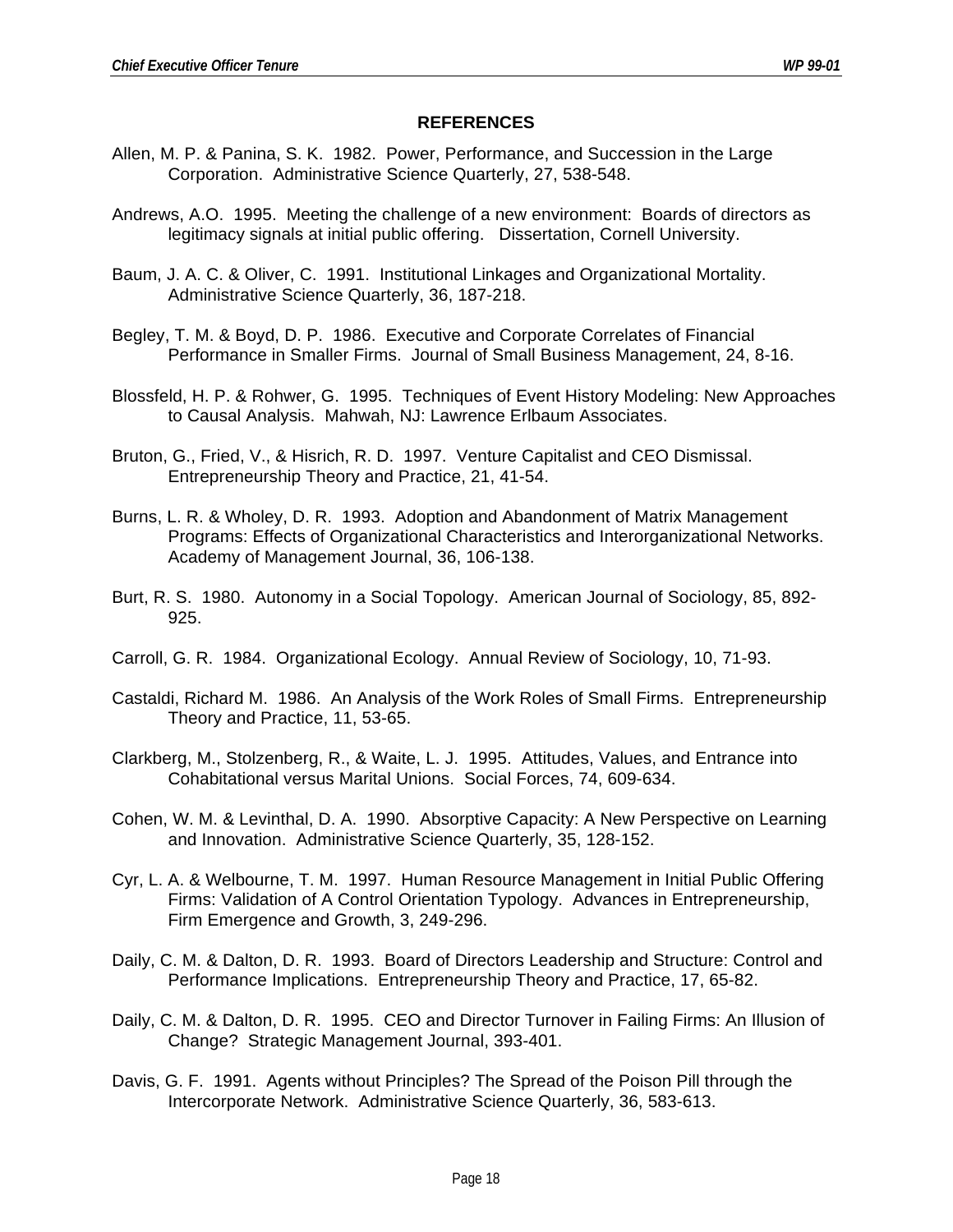- Davis, G. F. & Powell, W. W. 1992. Organization-Environment Relations. In M. Dunnette & L. M. Hough (Eds.), Handbook of Industrial and Organizational Psychology ( $2<sup>nd</sup> Ed$ .), III, 315-375. Palo Alto, CA: Consulting Psychologists Press.
- Donaldson, L. 1995. American Anti-Management Theories of Organization: A Critique of Paradigm Proliferation. New York: Cambridge University Press.
- Emerson, R. M. 1962. Power-Dependence Relations. American Sociological Review, 27, 31- 40.
- Emery, F. E. & Trist, E. L. 1965. The Causal Texture of Organizational Environments. Human Relations, 18, 21-32.
- Frizel, J. L., Louie, K. K., Mentzer, M. S. 1990. An Economic, Organizational and Behavioral Model of the Determinants of CEO Tenure. Journal of Economic Behavior and Organizations, 14, 363-379.
- Galaskiewicz, J. & Burt, R. S. 1991. Interorganization Contagion in Corporate Philanthropy. Administrative Science Quarterly, 36, 88-105.
- Goodstein, J. & Boeker, W. 1991. Turbulence at the Top: A New Perspective on Governance Structure Changes and Strategic Change. Academy of Management Journal, 34, 306- 330.
- Granovetter, M. 1986. Labor Mobility, Internal Markets, and Job Matching: A Comparison of the Sociological and Economic Approaches. Research in Social Stratification and Mobility, 5, 3-39. Greenwich, CN: JAI Press.
- Greeve, H. R. 1995. Jumping Ship: The Diffusion of a Market Position in Radio Broadcasting. Administrative Science Quarterly, 40, 444-473.
- Hambrick, D. C. & Fukutomi, G. D. 1991. The Seasons of A CEO's Tenure. Academy of Management Review, 16(4), 719-742.
- Haunschild, P. R. 1993. Interorganizational Imitation: The Importance of Interlocks on Corporate Acquisition Activity. Administrative Science Quarterly, 38, 564-592.
- Haveman, H. A. 1993. Ghosts of Managers Past: managerial Succession and Organizational Mortality. Academy of Management Journal, 36, 864-881.
- Hisrich, R. D. & Peters, M. P. 1992. Entrepreneurship: Starting, Developing, and managing a New Enterprise. Homewood, IL: Irwin.
- Levitt, B. & March, J. G. 1988. Organizational Learning. Annual Review of Sociology, 14, 319-340.
- Mangel, R. & Singh, H. 1993. Ownership Structure, Board Relationships and CEO Compensation in Large US Corporations. Accounting and Business Research, 23, 339-350.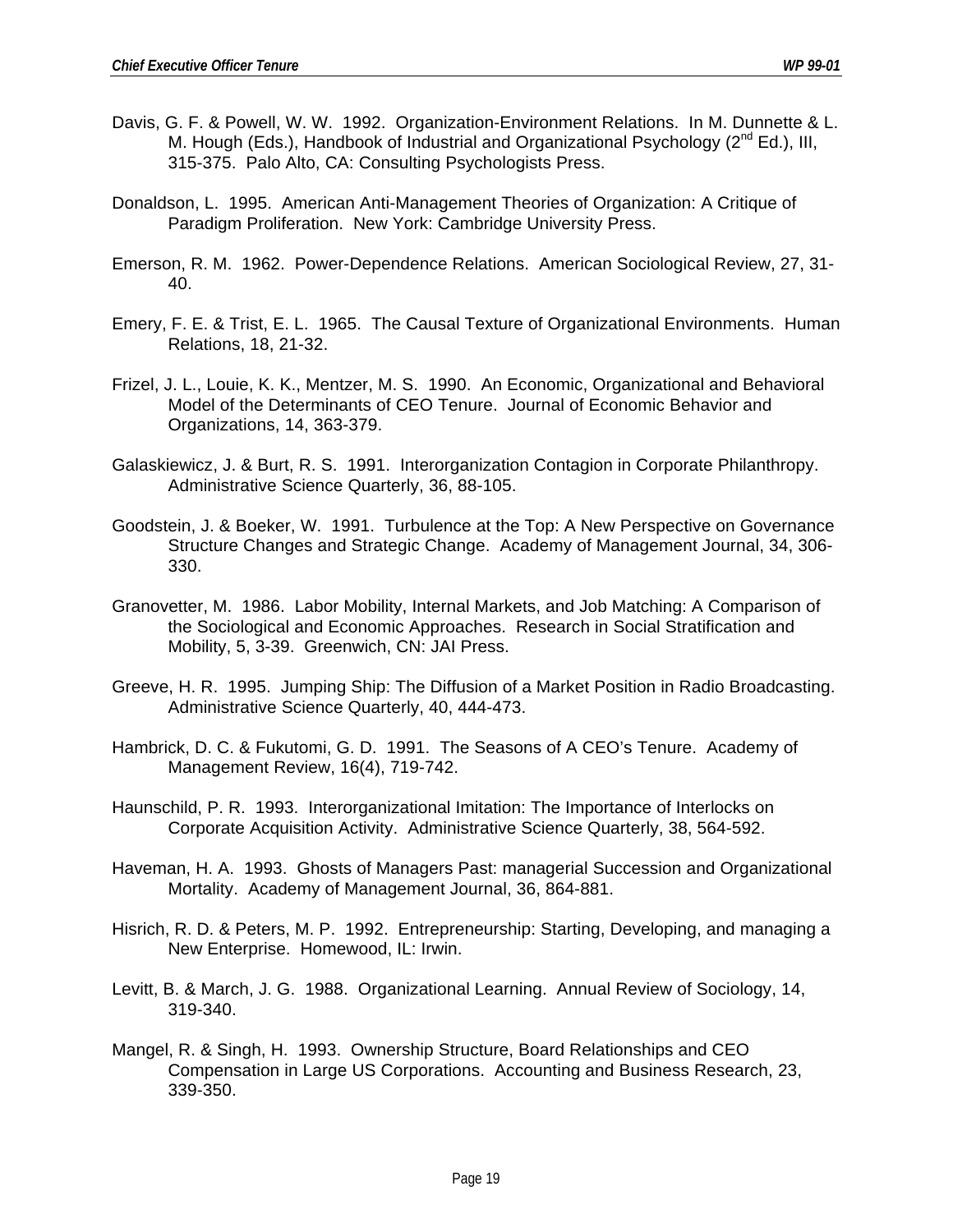Michels, R. 1949/1915. Political Parties. Glencoe, IL: Free Press.

- Miller, D. & Toulouse, J. M. 1986a. Chief Executive Personality and Corporate Strategy and Structure in Small Firms. Management Science, 32, 1389-1410.
- Miller, D. & Toulouse, J. M. 1986b. Strategy, Structure, CEO Personality and Performance in Small Firms. Entrepreneurship Theory and Practice, 10, 47-63.
- Monge, P. R. & Eisenberg, R. M. 1987. Emergent Communication Networks. In F. M. Jablin, L. L. Porter (Eds.), Handbook of Organizational Communication: An Interdisciplinary Perspective, 304-342. New York: Cambridge University Press.
- Ocasio, W. 1994. Political Dynamics and the Circulation of Power: CEO Succession in U.S. Industrial Corporations, 1960-1990. Administrative Science Quarterly, 39, 285-312.
- Osborn, R. N., Jauch, L. R., Martin, T. N., & Glueek, W. F. 1981. The Event of CEO Succession Performance, and Environmental Conditions. Academy of Management Journal, 24, 183-191.
- Palmer, D. 1983. Broken Ties: Interlocking Directorates and Intercorporate Coordination. Administrative Science Quarterly, 28, 40-55.
- Palmer, D. P., Jennings, P. D., & Zhou, X. 1993. Late Adoption of the Multidivisional Form by Large U.S. Corporations: Institutional, Political, and Economics Accounts. Administrative Science Quarterly, 38, 100-131.
- Pfeffer, J. & Salancik, G. R. 1978. The External Control of Organizations. New York: Harper & Row.
- Pfeffer, J. 1973. Size, Composition, and Function of Hospital Boards of Directors: A Study of Organization-Environment Linkage. Administrative Science Quarterly, 18, 349-364.
- Pfeffer, J. 1992. Managing with Power: Politics and Influence in Organizations. Boston: Harvard Business School Press.
- Podolny, J. M. 1994. Market Uncertainty and the Social Character of Economic Exchange. Administrative Science Quarterly, 39, 458-483.
- Puffer, S. M. & Weintrop, J. B. 1991. Corporate Performance and CEO Turnover: The Role of Performance Expectations. Administrative Science Quarterly, 36, 1-19.
- Rubenson, G. C. & Gupta, A. K. 1996. The Initial Succession: A Contingency Model of Founder Tenure. Entrepreneurship, 21(2), 21-36.
- Salancik, G. R. & Pfeffer, J. 1980. Effects of Ownership and Performance on Executive Tenure in U.S. Corporations. Academy of Management Journal, 23, 653-664.
- Saxenian, A. 1994. Regional Advantage: Culture and Competition in Silicon Valley and Route 128. Cambridge, MA: Harvard University Press.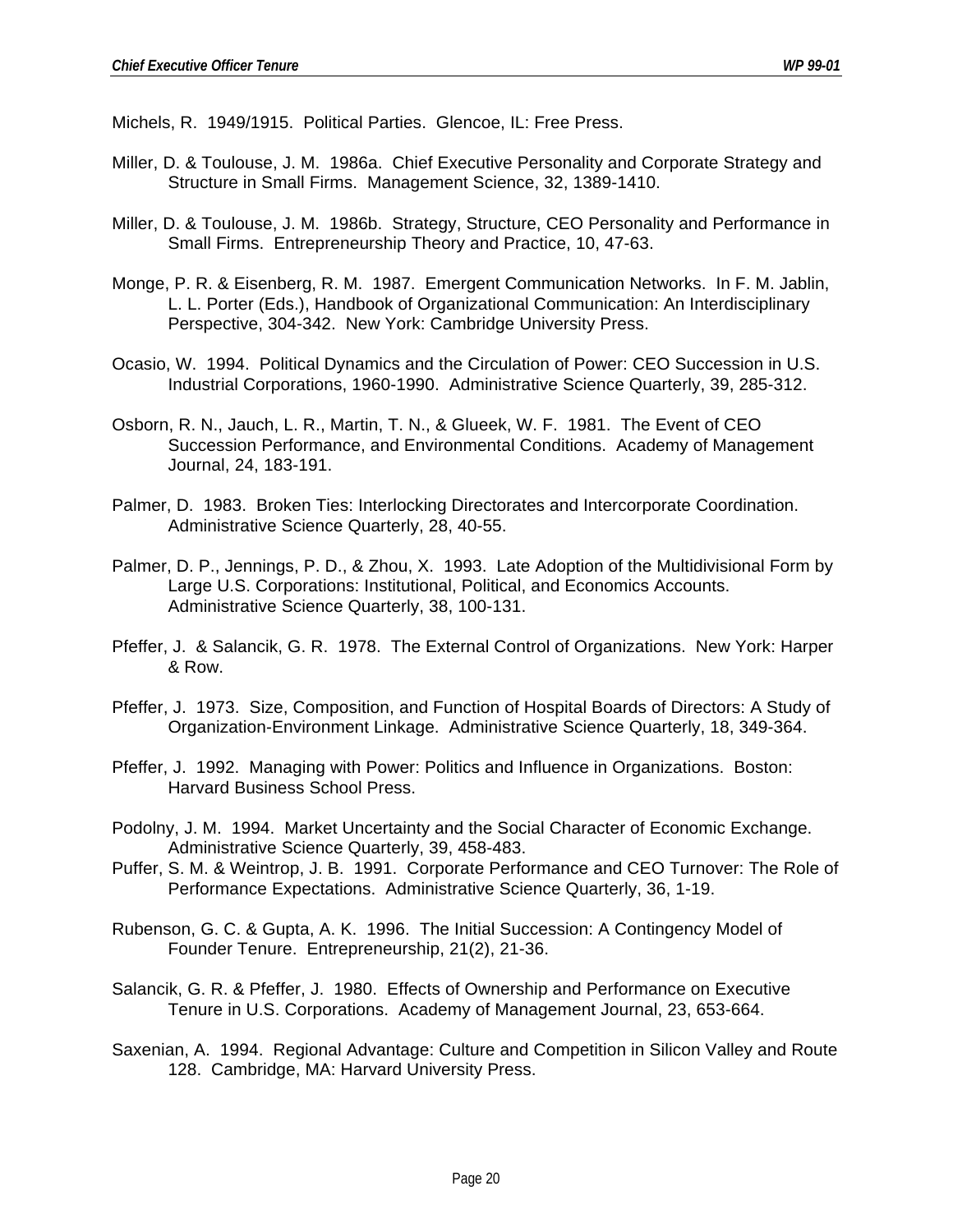- Selznick, Philip. 1949. TVA and the Grass Roots. Berkeley, CA: University of California Press.
- Schermerhorn, J. R. Jr. 1977. Information Sharing as an Interorganizational Activity. Academy of Management Journal, 20, 148-153.
- Snell, S. A. 1992. Control Theory in Strategic Human Resource Management: The Mediating Effect of Administrative Information. Academy of Management Journal, 35, 292-327.
- Stearns, T M., Hoffman, A. N., & Heide, J. B. 1987. Performance of Commercial Television Stations as an Outcome of Interorganizational Linkages and Environmental Conditions. Academy of Management Journal, 30, 71-90.
- Terreberry, S. 1968. The Evolution of Organizational Environments. Administrative Science Quarterly, 12, 590-613.
- Tushman, M. & Romanelli, E. 1985. Organizational Evolution: A Metamorphosis Model of Convergence and Reorientation. Research in Organizational Behavior, 7, 297-314.
- Tushman, M. L., Newman, W. H., & Romanelli, E. 1986. Convergence and Upheaval: Managing the Unsteady Pace of Organizational Evolution. California Management Review, 29, 29-44.
- Weisbach, M. S. 1995. CEO Turnover and the Firm's Investment Decisions. Journal of Financial Economics, 37, 159-189.
- Welbourne, T. M. & Andrews, A. O. 1996. Predicting the Performance of Initial Public Offerings: Should Human Resource Management be in the Equation? Academy of Management Journal, 39, 891-899.
- Wiewel, W. & Hunter, A. 1985. The Interorganizational Network as a Resource: A Comparative Case Study on Organizational Genesis. Administrative Science Quarterly, 30, 482-496.

Yamaguchi, K. 1991. Event History Analysis. Newbury Park, CA: Sage.